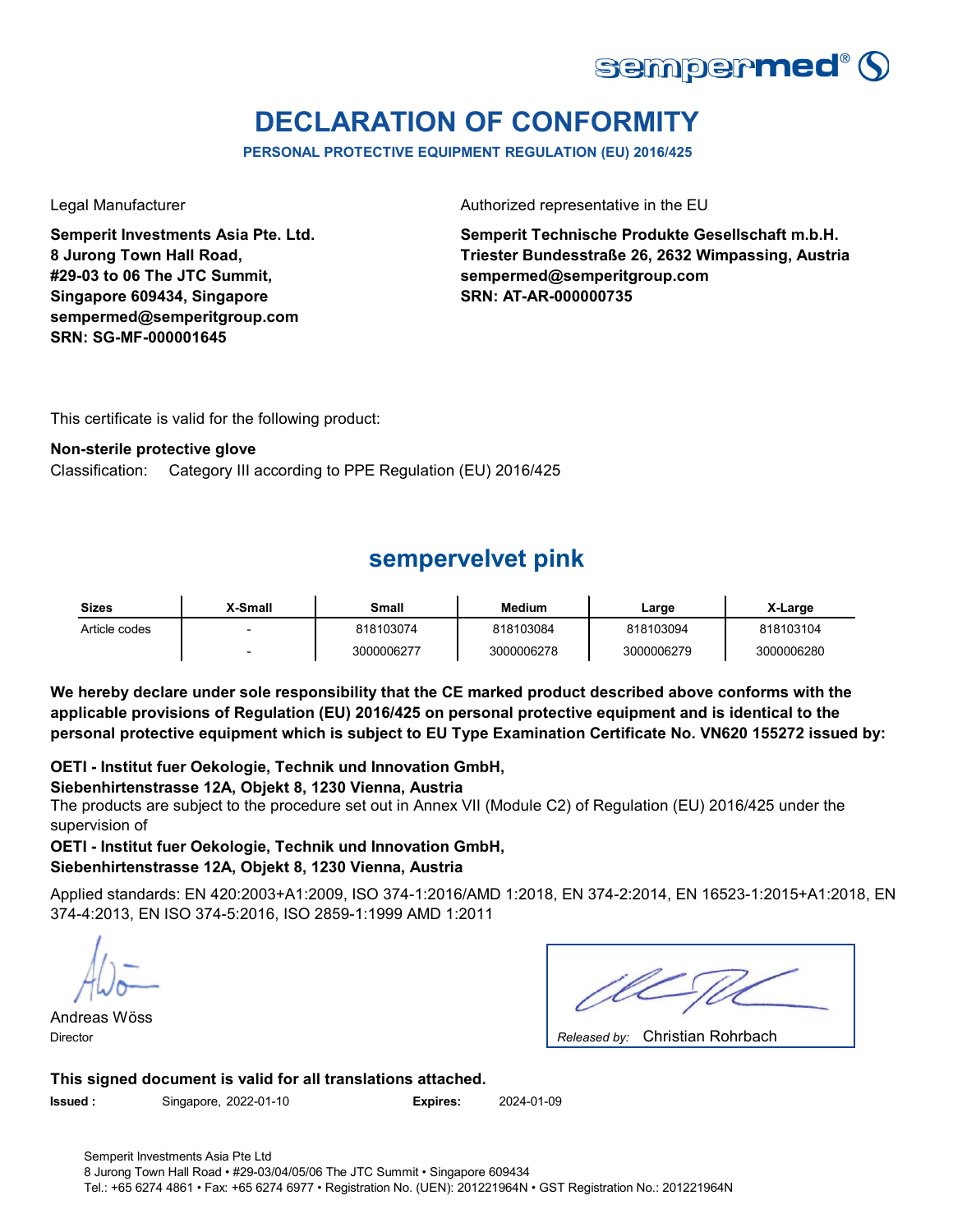

# **KONFORMITÄTSERKLÄRUNG**

VERORDNUNG (EU) 2016/425 FÜR PERSÖNLICHE SCHUTZAUSRÜSTUNG

**Semperit Investments Asia Pte. Ltd. 8 Jurong Town Hall Road, #29-03 to 06 The JTC Summit, Singapore 609434, Singapore sempermed@semperitgroup.com SRN: SG-MF-000001645**

Hersteller EU-Bevollmächtigter

**Semperit Technische Produkte Gesellschaft m.b.H. Triester Bundesstraße 26, 2632 Wimpassing, Austria sempermed@semperitgroup.com SRN: AT-AR-000000735**

Dieses Zertifikat ist gültig für die folgenden Produkte:

### **Nicht-steriler Schutzhandschuh**

Klassifizierung: Kategorie III gemäß PSA Verordnung (EU) 2016/425

### **sempervelvet pink**

| Größen         | X-Small | Small      | Medium     | Large      | X-Large    |
|----------------|---------|------------|------------|------------|------------|
| Artikelnummern |         | 818103074  | 818103084  | 818103094  | 818103104  |
|                |         | 3000006277 | 3000006278 | 3000006279 | 3000006280 |

**Wir bestätigen hiermit unter alleiniger Verantwortung, dass die oben genannten CE gekennzeichneten Produkte mit den maßgeblichen Bestimmungen der Verordnung (EU) 2016/425 für Persönliche Schutzausrüstung übereinstimmen und Gegenstand sind der EU-Baumusterprüfbescheinigung Nr. VN620 155272 ausgestellt durch:**

**OETI - Institut fuer Oekologie, Technik und Innovation GmbH, Siebenhirtenstrasse 12A, Objekt 8, 1230 Vienna, Austria**

Die Produkte sind Gegenstand der Verfahren gemäß Annex VII (Module C2) der Verordnung unter Aufsicht von **OETI - Institut fuer Oekologie, Technik und Innovation GmbH, Siebenhirtenstrasse 12A, Objekt 8, 1230 Vienna, Austria**

Angewandte Normen: EN 420:2003+A1:2009, ISO 374-1:2016/AMD 1:2018, EN 374-2:2014, EN 16523-1:2015+A1:2018, EN 374-4:2013, EN ISO 374-5:2016, ISO 2859-1:1999 AMD 1:2011

**Ausgestellt am:** Singapore, 2022-01-10

Gültig bis: 2024-01-09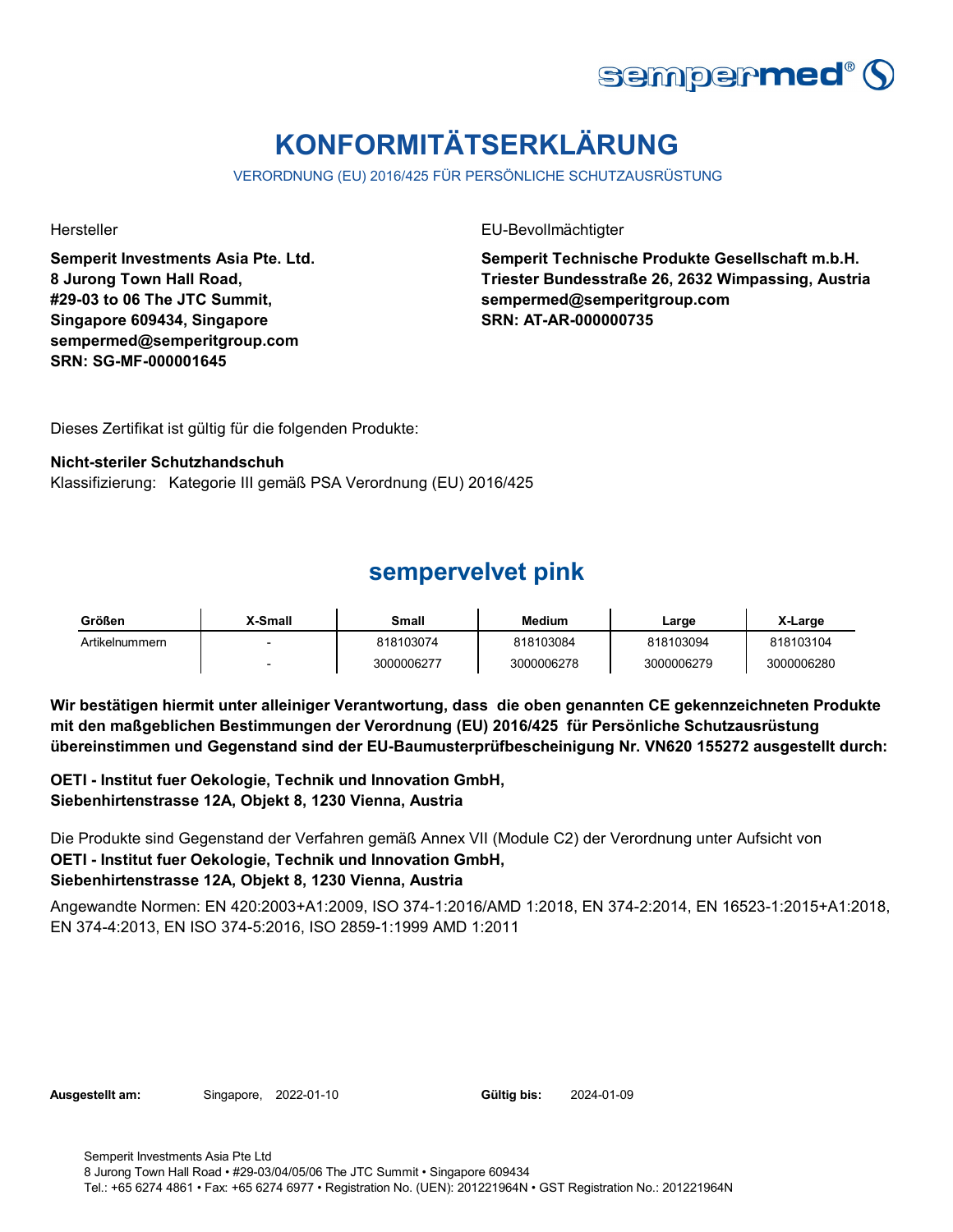

# **DÉCLARATION DE CONFORMITÉ**

RÈGLEMENT (UE) 2016/425 POUR L'ÉQUIPEMENT DE PROTECTION INDIVIDUELLE

**Semperit Investments Asia Pte. Ltd. 8 Jurong Town Hall Road, #29-03 to 06 The JTC Summit, Singapore 609434, Singapore sempermed@semperitgroup.com SRN: SG-MF-000001645**

Fabricant **Représentant UE** 

**Semperit Technische Produkte Gesellschaft m.b.H. Triester Bundesstraße 26, 2632 Wimpassing, Austria sempermed@semperitgroup.com SRN: AT-AR-000000735**

Ce certificat est valable pour les produits suivants :

### **Gant de protection non-stérile**

Classification : Catégorie III selon la règlement EPI (UE) 2016/425

### **sempervelvet pink**

| Tailles           | <b>X-Small</b> | Small      | <b>Medium</b> | ∟arge      | X-Large    |
|-------------------|----------------|------------|---------------|------------|------------|
| Numéros d'article |                | 818103074  | 818103084     | 818103094  | 818103104  |
|                   |                | 3000006277 | 3000006278    | 3000006279 | 3000006280 |

**Par la présente, nous déclarons sous notre propre responsabilité que les produits portant le symbole CE mentionnés ci-dessus sont conformes aux dispositions essentielles de la règlement (UE) 2016/425 concernant l'équipement de protection individuelle sont identiques à l'équipement de protection individuelle faisant l'objet du certificat d'examen de type UE numéro VN620 155272 délivré par:**

**OETI - Institut fuer Oekologie, Technik und Innovation GmbH,** 

**Siebenhirtenstrasse 12A, Objekt 8, 1230 Vienna, Austria**

Les produits sont soumis aux procédures visées dans l'annexe VII (Module C2) de la règlement sous la surveillance de **OETI - Institut fuer Oekologie, Technik und Innovation GmbH,** 

### **Siebenhirtenstrasse 12A, Objekt 8, 1230 Vienna, Austria**

Normes appliquées : EN 420:2003+A1:2009, ISO 374-1:2016/AMD 1:2018, EN 374-2:2014, EN 16523-1:2015+A1:2018, EN 374-4:2013, EN ISO 374-5:2016, ISO 2859-1:1999 AMD 1:2011

**Délivré le :** Singapore, 2022-01-10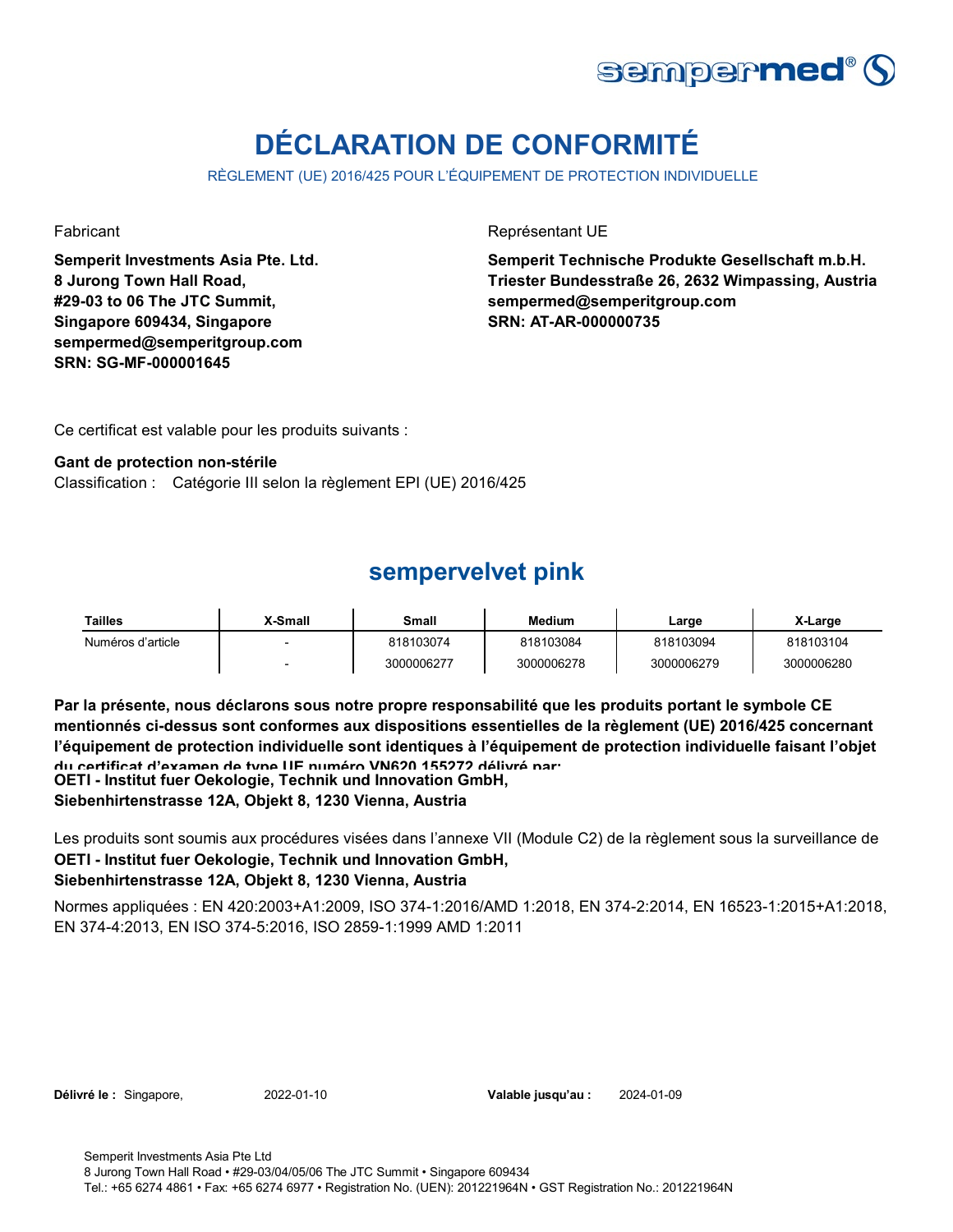

# **DICHIARAZIONE DI CONFORMITÀ**

REGOLAMENTO (UE) 2016/425 DELL'APPARECCHIATURA DI PROTEZIONE INDIVIDUALE

**Semperit Investments Asia Pte. Ltd. 8 Jurong Town Hall Road, #29-03 to 06 The JTC Summit, Singapore 609434, Singapore sempermed@semperitgroup.com SRN: SG-MF-000001645**

Produttore **Rappresentante autorizzato nell'UE** 

**Semperit Technische Produkte Gesellschaft m.b.H. Triester Bundesstraße 26, 2632 Wimpassing, Austria sempermed@semperitgroup.com SRN: AT-AR-000000735**

Questo certificato è valido per il seguente prodotto:

#### **Guanto protettivo non sterile**

Clasificazione: Categoria III secondo il regolamento (UE) 2016/425 del PPE

### **sempervelvet pink**

| <b>Misure</b>   | X-Small                  | Small      | Medium     | Large      | X-Large    |
|-----------------|--------------------------|------------|------------|------------|------------|
| Codici articolo | $\overline{\phantom{0}}$ | 818103074  | 818103084  | 818103094  | 818103104  |
|                 | $\overline{\phantom{0}}$ | 3000006277 | 3000006278 | 3000006279 | 3000006280 |

**Con la presente, dichiariamo sotto la nostra esclusiva responsabilità che il prodotto con marchio CE sopra descritto è conforme alle disposizioni applicabili del Regolamento (UE) 2016/425 sui dispositivi di protezione individuale ed è identico al dispositivo di protezione personale che è soggetto al Certificato di Esame di Tipo UE n VN620 155272 rilasciato da:**

**OETI - Institut fuer Oekologie, Technik und Innovation GmbH,** 

**Siebenhirtenstrasse 12A, Objekt 8, 1230 Vienna, Austria**

ed è soggetto alla procedura di cui all'allegato VII (modulo C2) del regolamento (UE) 2016/425 sotto il controllo di **OETI - Institut fuer Oekologie, Technik und Innovation GmbH, Siebenhirtenstrasse 12A, Objekt 8, 1230 Vienna, Austria**

Norme applicate: EN 420:2003+A1:2009, ISO 374-1:2016/AMD 1:2018, EN 374-2:2014, EN 16523-1:2015+A1:2018, EN 374-4:2013, EN ISO 374-5:2016, ISO 2859-1:1999 AMD 1:2011

Rilasciato: Singapore, 2022-01-10 **Scade:** 

2024-01-09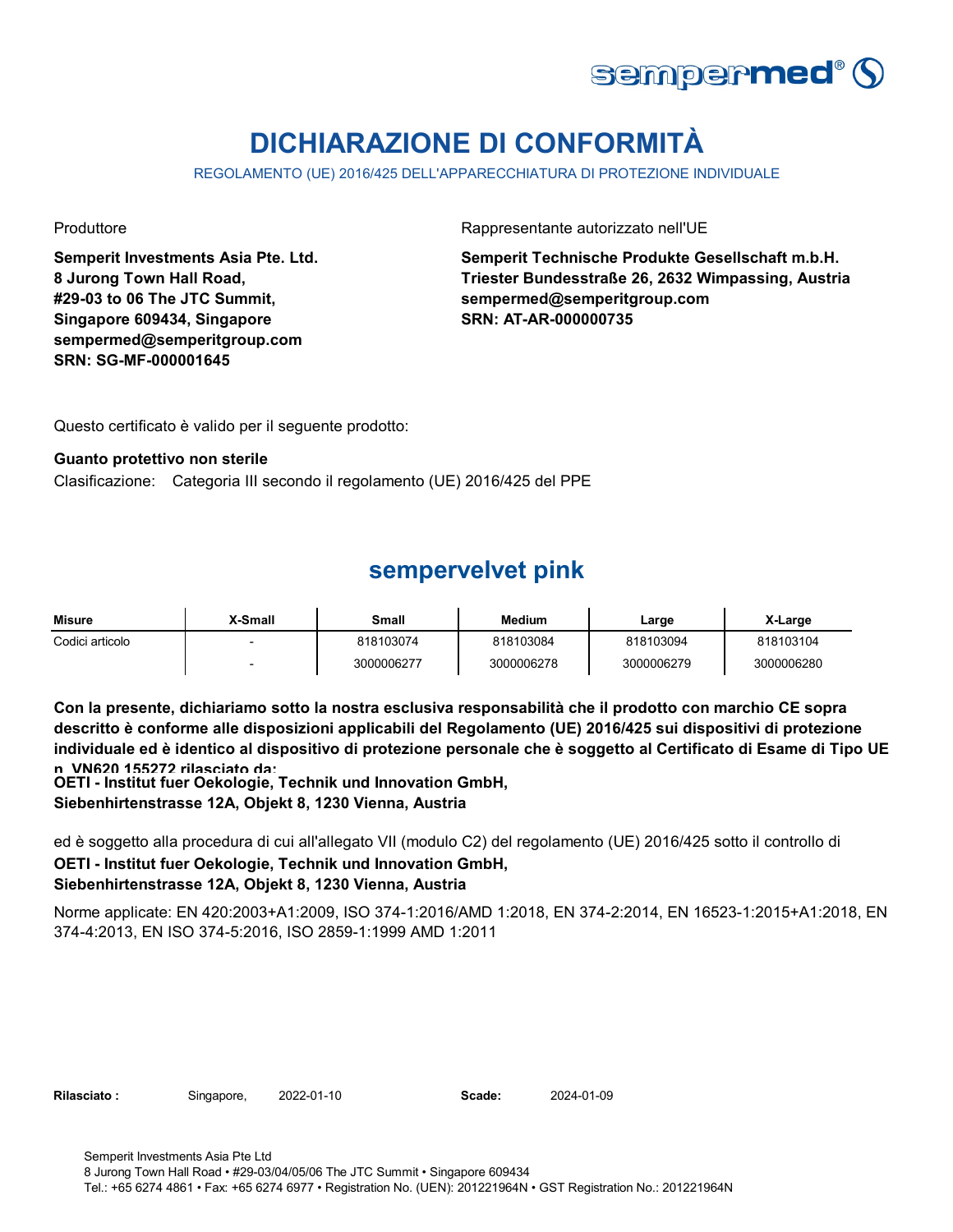

# **CONFORMITEITSVERKLARING**

VERORDENING (EU) 2016/425 BETREFFENDE PERSOONLIJKE BESCHERMENDE UITRUSTING

**Semperit Investments Asia Pte. Ltd. 8 Jurong Town Hall Road, #29-03 to 06 The JTC Summit, Singapore 609434, Singapore sempermed@semperitgroup.com SRN: SG-MF-000001645**

Fabrikant Gemachtigde EU

**Semperit Technische Produkte Gesellschaft m.b.H. Triester Bundesstraße 26, 2632 Wimpassing, Austria sempermed@semperitgroup.com SRN: AT-AR-000000735**

Dit certificaat is geldig voor de volgende producten:

### **Niet-steriele beschermende handschoen**

Classificatie: Categorie III volgens PBM-verordening (EU) 2016/425

# **sempervelvet pink**

| <b>Maten</b>   | <b>X-Small</b> | Small      | <b>Medium</b> | Large      | X-Large    |
|----------------|----------------|------------|---------------|------------|------------|
| Artikelnummers |                | 818103074  | 818103084     | 818103094  | 818103104  |
|                |                | 3000006277 | 3000006278    | 3000006279 | 3000006280 |

**Hierbij verklaren wij onder uitsluitende verantwoordelijkheid, dat de bovengenoemde CE-gemarkeerde producten voldoen aan de relevante bepalingen van de Verordening (EU) 2016/425 over persoonlijke beschermingsmiddelen en het onderworpen zijn aan het certificaat van EU-typeonderzoek nr.VN620 155272 uitgegeven door:**

**OETI - Institut fuer Oekologie, Technik und Innovation GmbH, Siebenhirtenstrasse 12A, Objekt 8, 1230 Vienna, Austria**

De producten vallen onder de procedures van bijlage VII (module C2) van de verordening onder toezicht van **OETI - Institut fuer Oekologie, Technik und Innovation GmbH, Siebenhirtenstrasse 12A, Objekt 8, 1230 Vienna, Austria**

Toegepaste normen: EN 420:2003+A1:2009, ISO 374-1:2016/AMD 1:2018, EN 374-2:2014, EN 16523- 1:2015+A1:2018, EN 374-4:2013, EN ISO 374-5:2016, ISO 2859-1:1999 AMD 1:2011

| Uitgegeven op: |  |  |  |
|----------------|--|--|--|
|----------------|--|--|--|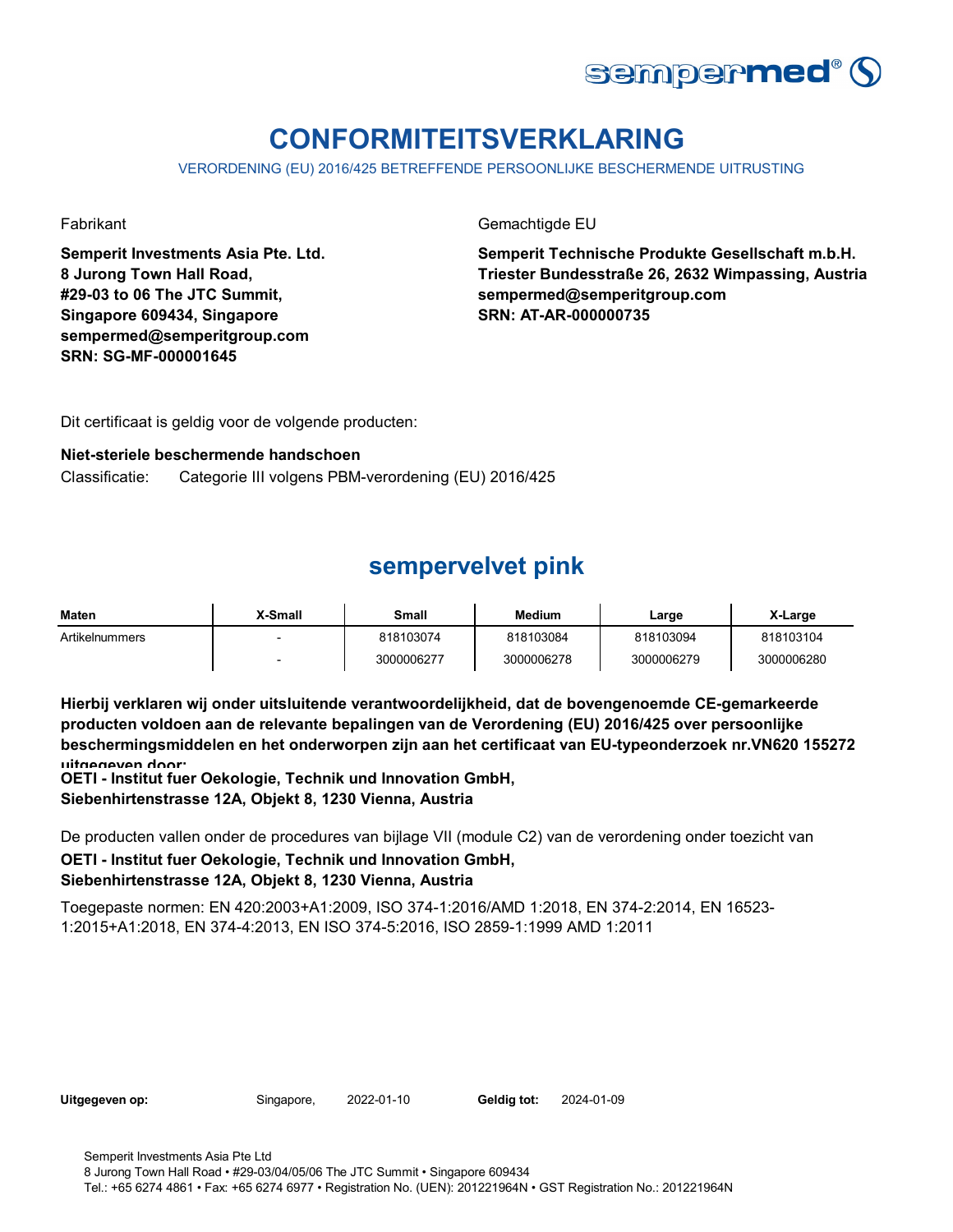

# **DECLARACIÓN DE CONFORMIDAD**

REGLAMENTO (UE) 2016/425 PARA EQUIPAMIENTOS PERSONALES

**Semperit Investments Asia Pte. Ltd. 8 Jurong Town Hall Road, #29-03 to 06 The JTC Summit, Singapore 609434, Singapore sempermed@semperitgroup.com SRN: SG-MF-000001645**

Fabricante de la UE

**Semperit Technische Produkte Gesellschaft m.b.H. Triester Bundesstraße 26, 2632 Wimpassing, Austria sempermed@semperitgroup.com SRN: AT-AR-000000735**

El presente certificado es válido para los siguientes productos:

### **Guante de protección no estéril**

Clasificación: Categoría III según el Reglamento EPI (UE) 2016/425

## **sempervelvet pink**

| Tamaños            | X-Small | Small      | <b>Medium</b> | ∟arge      | X-Large    |
|--------------------|---------|------------|---------------|------------|------------|
| Número de artículo |         | 818103074  | 818103084     | 818103094  | 818103104  |
|                    |         | 3000006277 | 3000006278    | 3000006279 | 3000006280 |

**Por la presente confirmamos, bajo nuestra exclusiva responsabilidad, que los productos arriba mencionados con la marca CE cumplen con las disposiciones pertinentes del Reglamento (UE) 2016/425 para equipos de protección personal y están sujetos al Certificado de examen de tipo nº. VN620 155272 expedido por:**

**OETI - Institut fuer Oekologie, Technik und Innovation GmbH,** 

### **Siebenhirtenstrasse 12A, Objekt 8, 1230 Vienna, Austria**

Los productos están sujetos a los procedimientos establecidos en el anexo VII (módulo C2) del Reglamento bajo la supervisión de

### **OETI - Institut fuer Oekologie, Technik und Innovation GmbH,**

### **Siebenhirtenstrasse 12A, Objekt 8, 1230 Vienna, Austria**

Normas aplicadas: EN 420:2003+A1:2009, ISO 374-1:2016/AMD 1:2018, EN 374-2:2014, EN 16523-1:2015+A1:2018, EN 374-4:2013, EN ISO 374-5:2016, ISO 2859-1:1999 AMD 1:2011

**Expedido el:** Singapore, **Válido hasta:** 2022-01-10 2024-01-09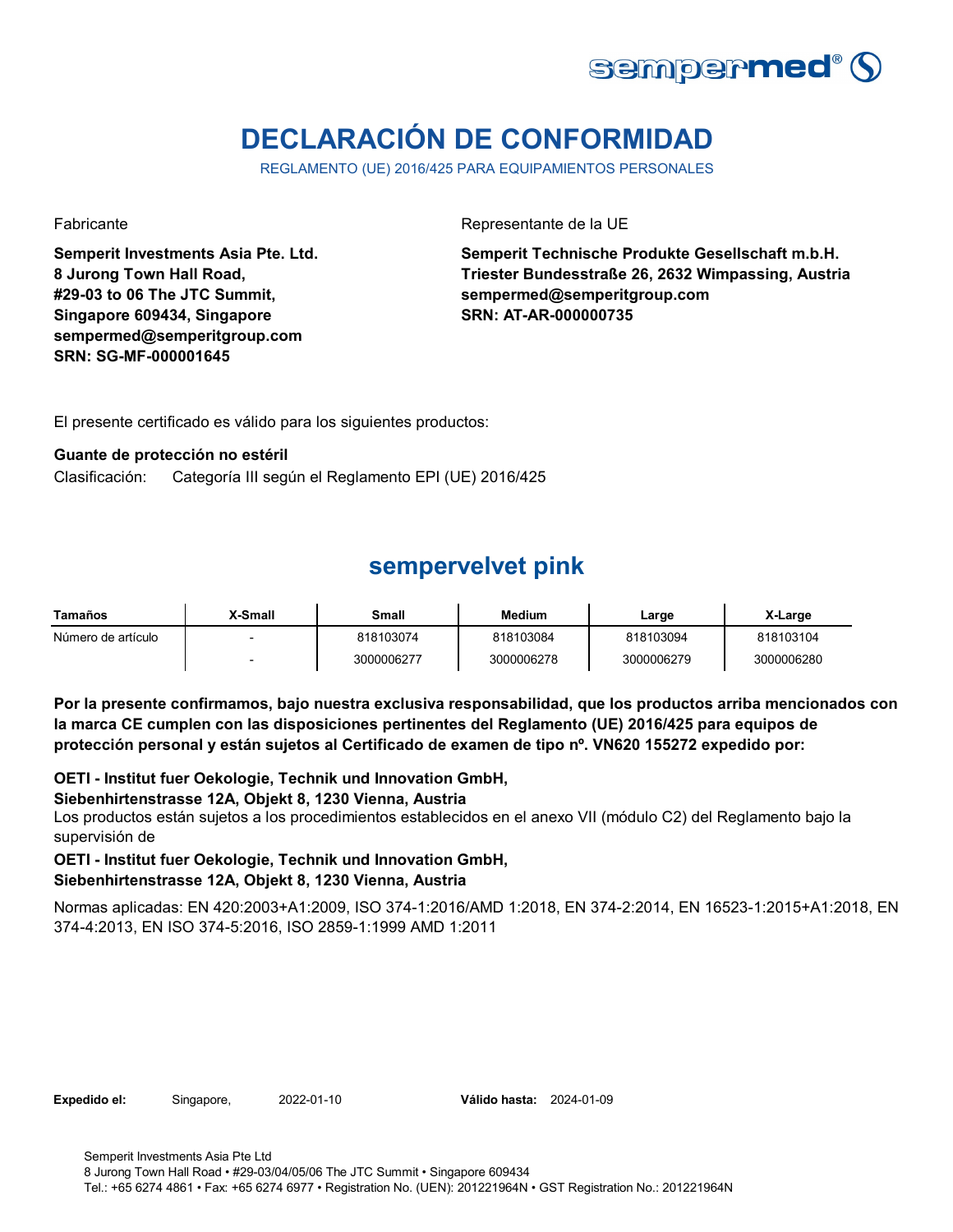

# **DECLARAÇÃO DE CONFORMIDADE**

REGULAMENTO (UE) 2016/425 SOBRE EQUIPAMENTO DE PROTEÇÃO INDIVIDUAL

**Semperit Investments Asia Pte. Ltd. 8 Jurong Town Hall Road, #29-03 to 06 The JTC Summit, Singapore 609434, Singapore sempermed@semperitgroup.com SRN: SG-MF-000001645**

Fabricante da UE

**Semperit Technische Produkte Gesellschaft m.b.H. Triester Bundesstraße 26, 2632 Wimpassing, Austria sempermed@semperitgroup.com SRN: AT-AR-000000735**

Este certificado é válido para os seguintes produtos:

### **Luva de proteção não estéril**

Classificação: Categoria III de acordo com o regulamento EPI (UE) 2016/425

# **sempervelvet pink**

| <b>Tamanhos</b>   | X-Small | Small      | <b>Medium</b> | Large      | X-Large    |
|-------------------|---------|------------|---------------|------------|------------|
| Números de artigo |         | 818103074  | 818103084     | 818103094  | 818103104  |
|                   |         | 3000006277 | 3000006278    | 3000006279 | 3000006280 |

**Declaramos desta forma, sob a nossa exclusiva responsabilidade, que os produtos com a marca CE acima mencionados estão em conformidade com as disposições relevantes do regulamento (UE) 2016/425 para Equipamentos de Proteção Individual e são objeto do certificado de exame de tipo da UE n.º VN620 155272 emitido por:**

**OETI - Institut fuer Oekologie, Technik und Innovation GmbH, Siebenhirtenstrasse 12A, Objekt 8, 1230 Vienna, Austria**

Os produtos são objeto dos procedimentos previstos no anexo VII (módulo C2) do regulamento, sob a supervisão de **OETI - Institut fuer Oekologie, Technik und Innovation GmbH, Siebenhirtenstrasse 12A, Objekt 8, 1230 Vienna, Austria**

Normas aplicadas: EN 420:2003+A1:2009, ISO 374-1:2016/AMD 1:2018, EN 374-2:2014, EN 16523-1:2015+A1:2018, EN 374-4:2013, EN ISO 374-5:2016, ISO 2859-1:1999 AMD 1:2011

**Emitido em:** Singapore, 2022-01-10

Válido até: 2024-01-09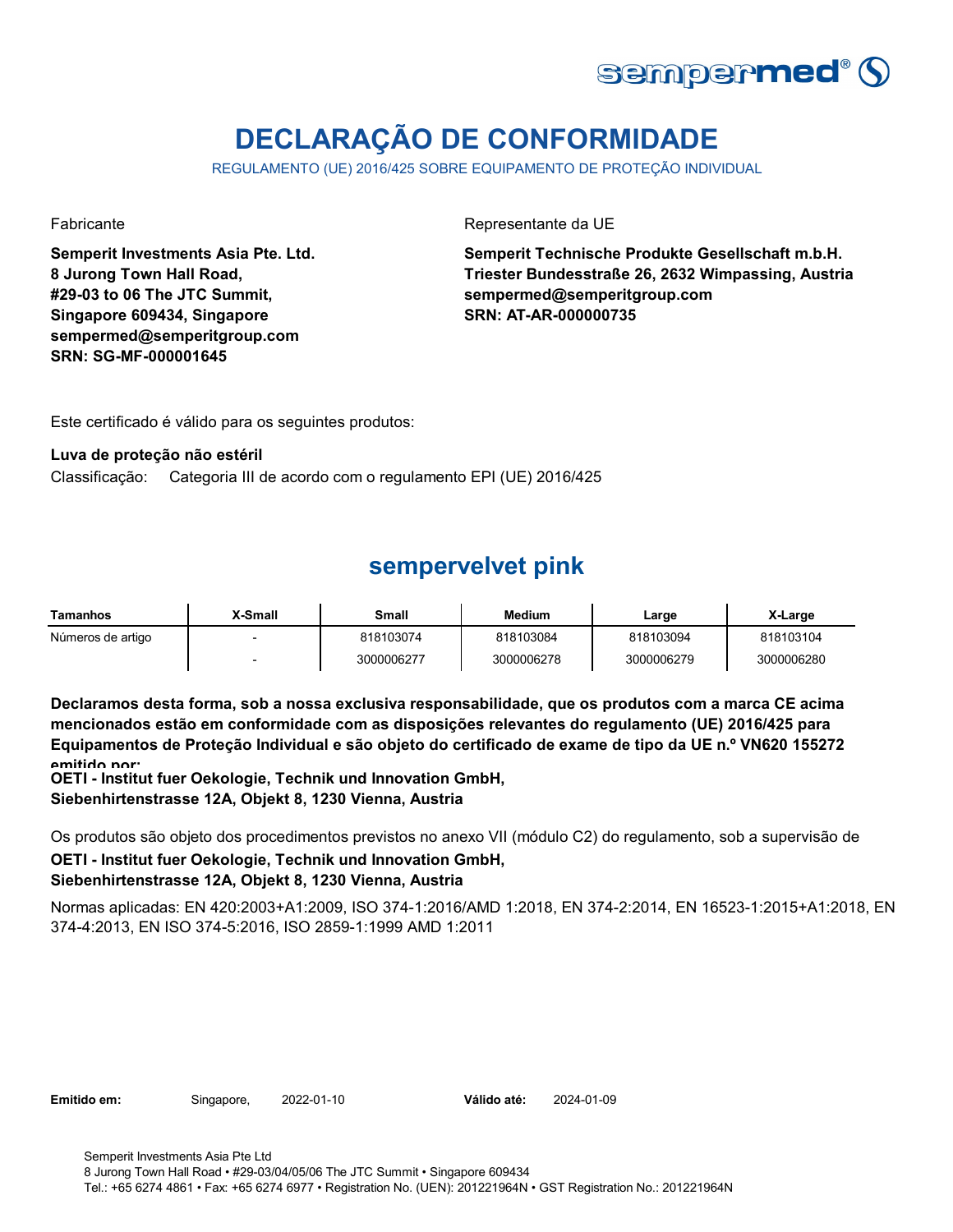

# **DEKLARATON OM ÖVERENSSTÄMMELSE**

FÖRORDNING (EU) 2016/425 FÖR PERSONLIG SKYDDSUTRUSTNING

**Semperit Investments Asia Pte. Ltd. 8 Jurong Town Hall Road, #29-03 to 06 The JTC Summit, Singapore 609434, Singapore sempermed@semperitgroup.com SRN: SG-MF-000001645**

Tillverkare **Behörig representant hos EU** 

**Semperit Technische Produkte Gesellschaft m.b.H. Triester Bundesstraße 26, 2632 Wimpassing, Austria sempermed@semperitgroup.com SRN: AT-AR-000000735**

Detta certifikat gäller följande produkt:

### **Icke-steril skyddshandske**

Klassificering: Kategori III enligt EU-förordning för personlig skyddsutrustning (PPE) 2016/425

## **sempervelvet pink**

| <b>Storlekar</b> | <b>X-Small</b> | Small      | Medium     | Large      | X-Large    |
|------------------|----------------|------------|------------|------------|------------|
| Artikelkoder     |                | 818103074  | 818103084  | 818103094  | 818103104  |
|                  |                | 3000006277 | 3000006278 | 3000006279 | 3000006280 |

**Vi förklarar härmed under eget exklusivt ansvar att ovan beskrivna, CE-markerade produkt stämmer överens med tillämpliga bestämmelser i EU-förordningen 2016/425 för personlig skyddsutrustning och är identisk med den personliga skyddsutrustning som anges i EU-certifikat för typgranskning nummerVN620 155272 daterad av:**

**OETI - Institut fuer Oekologie, Technik und Innovation GmbH,** 

### **Siebenhirtenstrasse 12A, Objekt 8, 1230 Vienna, Austria**

och är föremål för den procedur som beskrivs i Bilaga VII (Modul C2) till EU-förordningen 2016/425 under the supervision of under uppsikt av

### **OETI - Institut fuer Oekologie, Technik und Innovation GmbH,**

### **Siebenhirtenstrasse 12A, Objekt 8, 1230 Vienna, Austria**

Tillämpade standarder: EN 420:2003+A1:2009, ISO 374-1:2016/AMD 1:2018, EN 374-2:2014, EN 16523-1:2015+A1:2018, EN 374-4:2013, EN ISO 374-5:2016, ISO 2859-1:1999 AMD 1:2011

Daterad : Singapore, 2022-01-10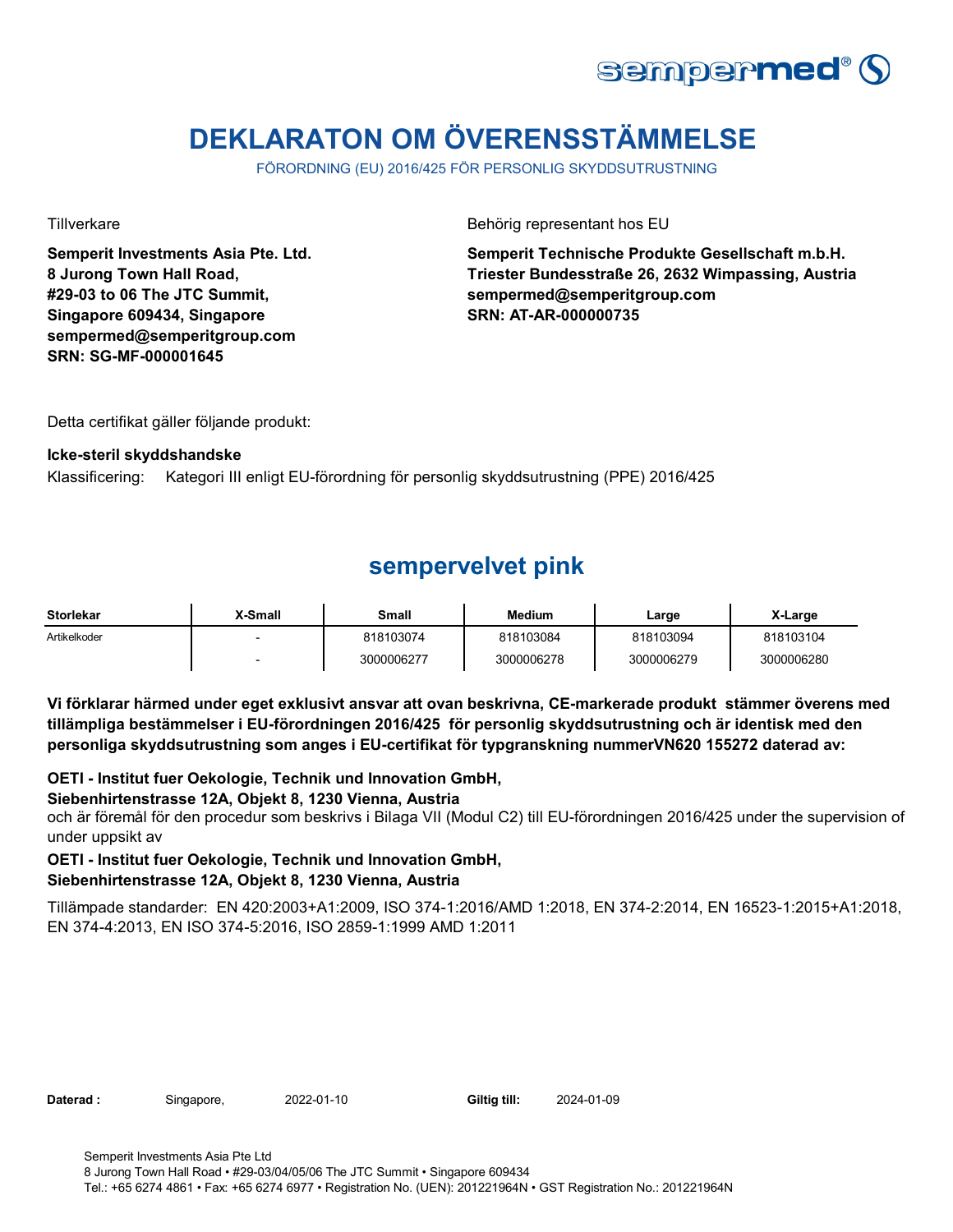

# **KONFORMITETSERKLÆRING**

FORORDNING (EU) 2016/425 FOR PERSONLIGE VÆRNEMIDLER

**Semperit Investments Asia Pte. Ltd. 8 Jurong Town Hall Road, #29-03 to 06 The JTC Summit, Singapore 609434, Singapore sempermed@semperitgroup.com SRN: SG-MF-000001645**

Producent **EU-befuldmægtigede** 

**Semperit Technische Produkte Gesellschaft m.b.H. Triester Bundesstraße 26, 2632 Wimpassing, Austria sempermed@semperitgroup.com SRN: AT-AR-000000735**

Dette certifikat er gyldigt for følgende produkter:

#### **Ikke-steril beskyttelseshandske**

Klassificering: Kategori III jævnfør PVM-forordningen (EU) 2016/425

## **sempervelvet pink**

| Størrelser   | X-Small | Small      | <b>Medium</b> | Large      | X-Large    |
|--------------|---------|------------|---------------|------------|------------|
| Artikelnumre |         | 818103074  | 818103084     | 818103094  | 818103104  |
|              |         | 3000006277 | 3000006278    | 3000006279 | 3000006280 |

**Vi bekræfter hermed under fuldt ansvar, at de ovenfor nævnte CE-mærkede produkter stemmer overens med med de afgørende bestemmelser i forordningen (EU) 2016/425 for personlige værnemidler, og er genstand for EUcertificering af typeafprøvning nr.VN620 155272 udstedt gennem:**

Produkterne er genstand for procedurer jævnfør VII (modul C2) i forordningen med opsyn af **OETI - Institut fuer Oekologie, Technik und Innovation GmbH, Siebenhirtenstrasse 12A, Objekt 8, 1230 Vienna, Austria OETI - Institut fuer Oekologie, Technik und Innovation GmbH, Siebenhirtenstrasse 12A, Objekt 8, 1230 Vienna, Austria**

Anvendte standarder: EN 420:2003+A1:2009, ISO 374-1:2016/AMD 1:2018, EN 374-2:2014, EN 16523-1:2015+A1:2018, EN 374-4:2013, EN ISO 374-5:2016, ISO 2859-1:1999 AMD 1:2011

**Udstedt den:** Singapore, **Gyldig til:**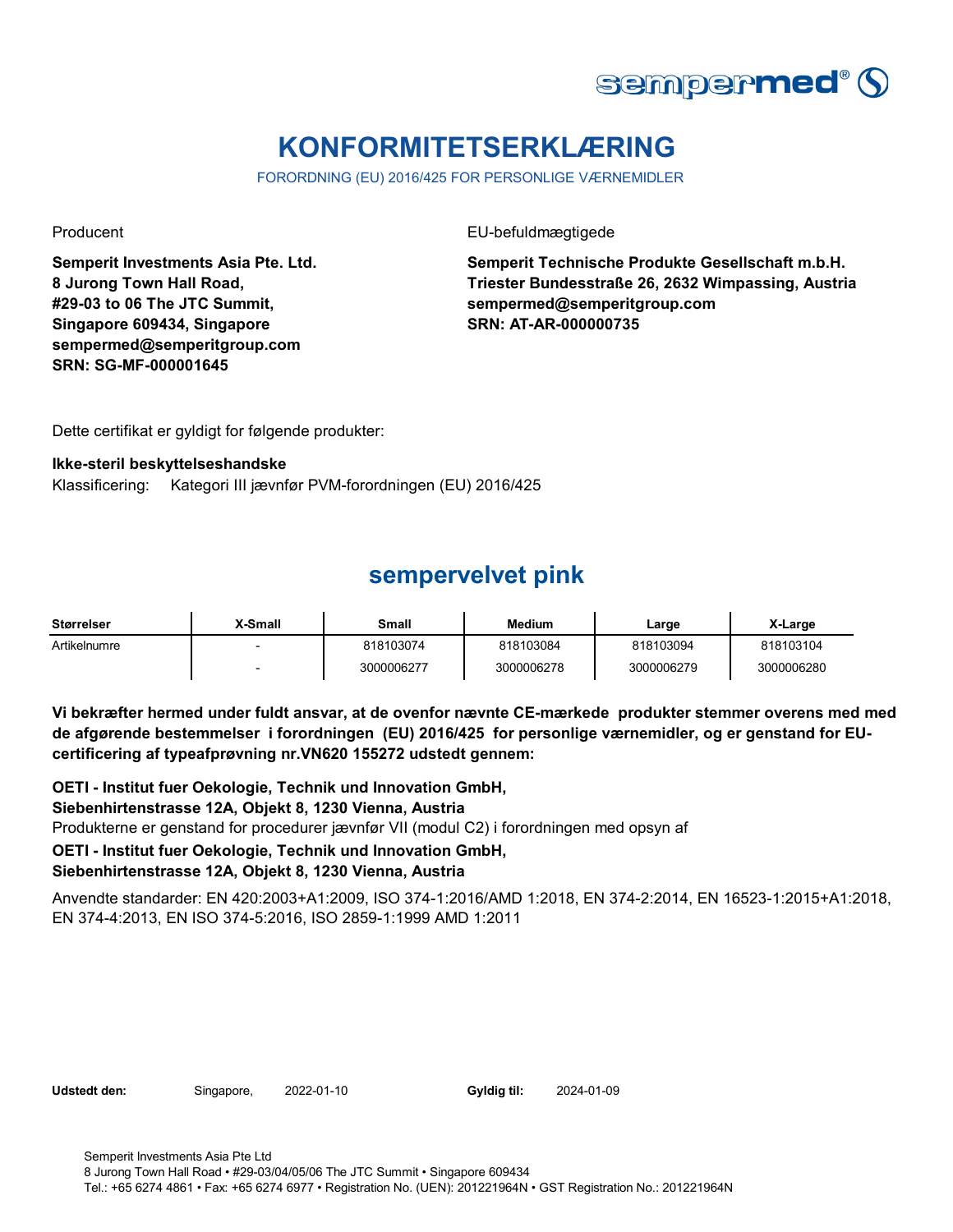

# **KONFORMITETSERKLÆRING**

FORORDNING (EU) 2016/425 OM PERSONLIG VERNEUTSTYR

**Semperit Investments Asia Pte. Ltd. 8 Jurong Town Hall Road, #29-03 to 06 The JTC Summit, Singapore 609434, Singapore sempermed@semperitgroup.com SRN: SG-MF-000001645**

Produsent **Autorisert representant i EU** 

**Semperit Technische Produkte Gesellschaft m.b.H. Triester Bundesstraße 26, 2632 Wimpassing, Austria sempermed@semperitgroup.com SRN: AT-AR-000000735**

Dette sertifikatet er gyldig for følgende produkter:

### **Ikke-steril beskyttelseshanske**

Klassifisering: Kategori III i henhold til PVU-forordningen (EU) nr. 2016/425

# **sempervelvet pink**

| <b>Størrelser</b> | X-Small                  | Small      | <b>Medium</b> | ∟arge      | X-Large    |
|-------------------|--------------------------|------------|---------------|------------|------------|
| Artikkelnumre     | $\overline{\phantom{0}}$ | 818103074  | 818103084     | 818103094  | 818103104  |
|                   |                          | 3000006277 | 3000006278    | 3000006279 | 3000006280 |

**Vi erklærer herved under eneansvar at det CE-merkede produktet som er nevnt ovenfor oppfyller de relevante bestemmelsene i Forordning (EU) nr. 2016/425 om personlig verneutstyr og er gjenstand for EUtypeprøvesertifikat nr. VN620 155272 utstedt av:**

**OETI - Institut fuer Oekologie, Technik und Innovation GmbH,** 

### **Siebenhirtenstrasse 12A, Objekt 8, 1230 Vienna, Austria**

Produktet er gjenstand for prosedyren som er beskrevet i Vedlegg VII (Modul C2) i Forordning nr. 2016/425 under tilsyn av

### **OETI - Institut fuer Oekologie, Technik und Innovation GmbH, Siebenhirtenstrasse 12A, Objekt 8, 1230 Vienna, Austria**

Relevante standarder: EN 420:2003+A1:2009, ISO 374-1:2016/AMD 1:2018, EN 374-2:2014, EN 16523-1:2015+A1:2018, EN 374-4:2013, EN ISO 374-5:2016, ISO 2859-1:1999 AMD 1:2011

Utstedt den: Singapore, 2022-01-10

Gyldig til: 2024-01-09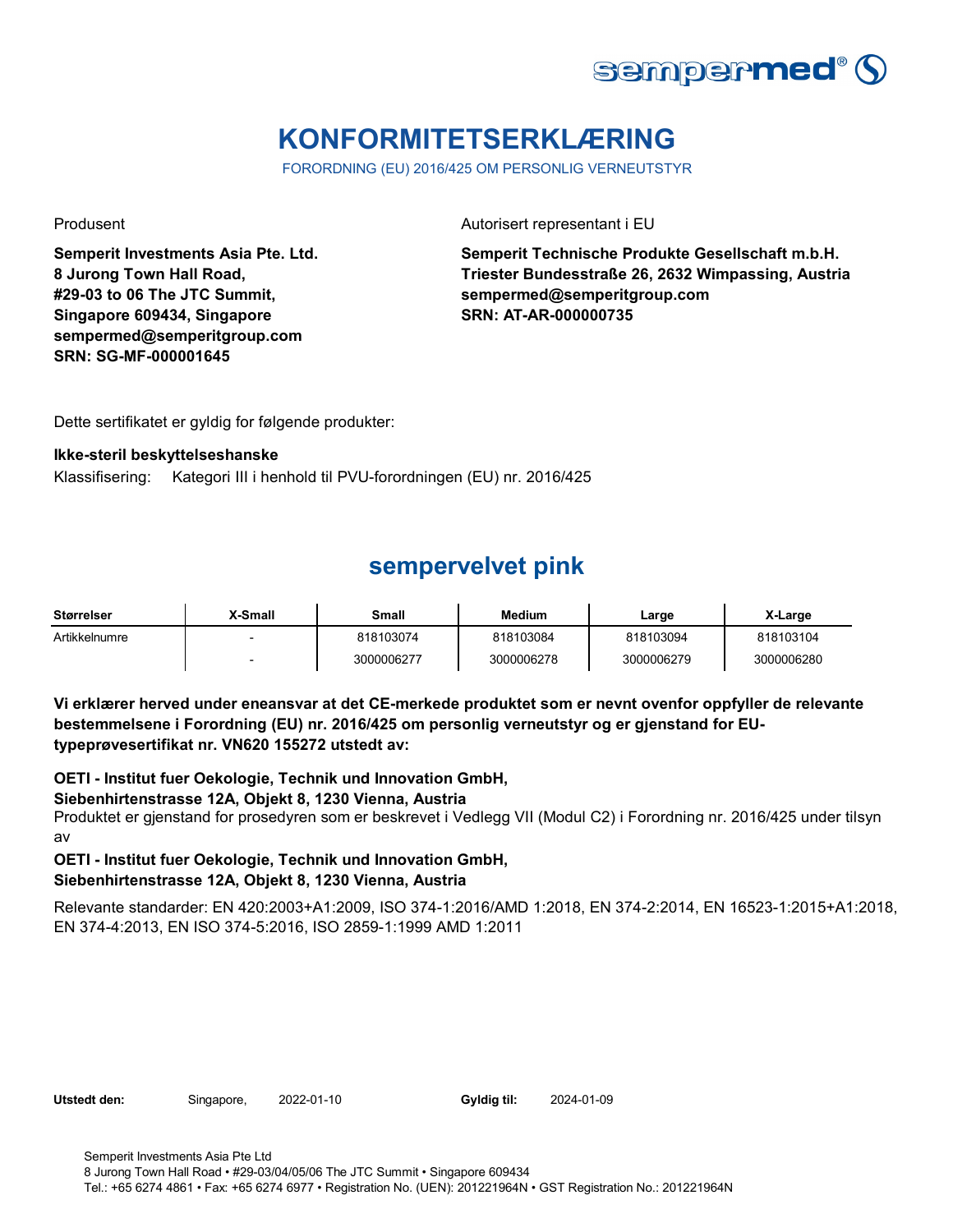

# **VAATIMUSTENMUKAISUUSVAKUUTUS**

HENKILÖNSUOJAIMISTA ANNETTU ASETUS (EU) 2016/425

**Semperit Investments Asia Pte. Ltd. 8 Jurong Town Hall Road, #29-03 to 06 The JTC Summit, Singapore 609434, Singapore sempermed@semperitgroup.com SRN: SG-MF-000001645**

Valmistaja EU:n valtuutettu edustaja

**Semperit Technische Produkte Gesellschaft m.b.H. Triester Bundesstraße 26, 2632 Wimpassing, Austria sempermed@semperitgroup.com SRN: AT-AR-000000735**

Tämä sertifikaatti koskee seuraavia tuotteita:

#### **Ei-steriili suojakäsine**

Luokitus: Luokka III henkilönsuojaimista annetun asetuksen (EU) 2016/425 mukaisesti

### **sempervelvet pink**

| Koot         | X-Small | Small      | Medium     | Large      | X-Large    |
|--------------|---------|------------|------------|------------|------------|
| Tuotenumerot |         | 818103074  | 818103084  | 818103094  | 818103104  |
|              |         | 3000006277 | 3000006278 | 3000006279 | 3000006280 |

**Täten vahvistamme yksinomaisella vastuullamme, että yllä mainitut CE-merkityt tuotteet vastaavat henkilönsuojaimista annetun asetuksen (EU) 2016/425 mukaisia perustavanlaatuisia vaatimuksia ja niihin sovelletaan EU:n tyyppitarkastustodistusta nro VN620 155272 laadittu :**

**OETI - Institut fuer Oekologie, Technik und Innovation GmbH,** 

### **Siebenhirtenstrasse 12A, Objekt 8, 1230 Vienna, Austria**

Tuotteet ovat asetuksen liitteen VII (moduuli C2) mukaisen menettelyn kohteena, valvonnan suorittaa

### **OETI - Institut fuer Oekologie, Technik und Innovation GmbH,**

### **Siebenhirtenstrasse 12A, Objekt 8, 1230 Vienna, Austria**

Sovelletut standardit: EN 420:2003+A1:2009, ISO 374-1:2016/AMD 1:2018, EN 374-2:2014, EN 16523-1:2015+A1:2018, EN 374-4:2013, EN ISO 374-5:2016, ISO 2859-1:1999 AMD 1:2011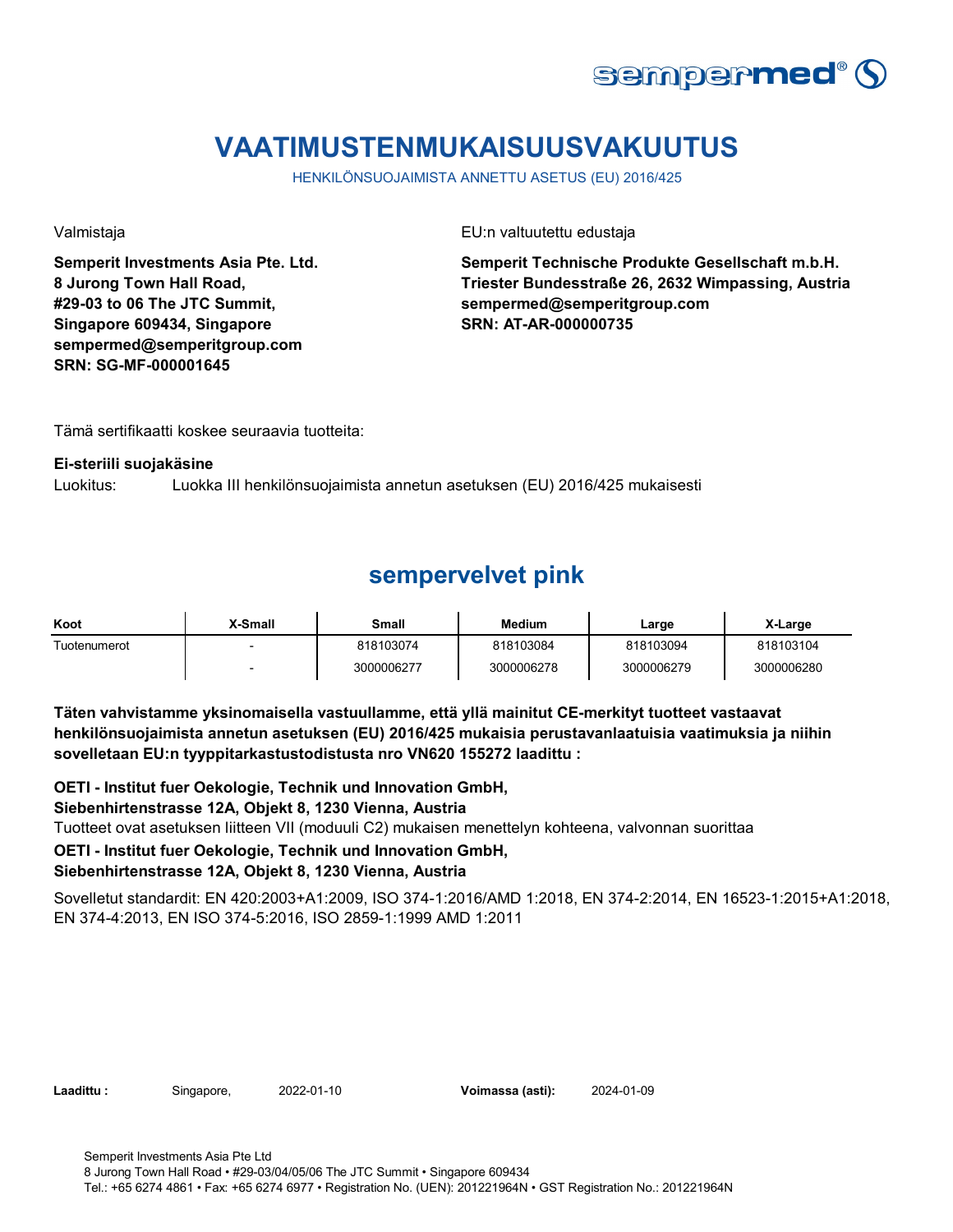

# **ATITIKTIES DEKLARACIJA**

REGLAMENTAS (ES) 2016/425 DĖL ASMENINIŲ APSAUGOS PRIEMONIŲ

**Semperit Investments Asia Pte. Ltd. 8 Jurong Town Hall Road, #29-03 to 06 The JTC Summit, Singapore 609434, Singapore sempermed@semperitgroup.com SRN: SG-MF-000001645**

Gamintojas ES įgaliotas asmuo

**Semperit Technische Produkte Gesellschaft m.b.H. Triester Bundesstraße 26, 2632 Wimpassing, Austria sempermed@semperitgroup.com SRN: AT-AR-000000735**

Šis sertifikatas galioja toliau nurodytiems produktams:

#### **Nesterilios apsauginės pirštinės**

Klasifikacija: III kategorija pagal reglamentą (ES) 2016/425 dėl asmeninių apsaugos priemonių

### **sempervelvet pink**

| Dvdžiai         | X-Small | Small      | <b>Medium</b> | Large      | X-Large    |
|-----------------|---------|------------|---------------|------------|------------|
| Prekiu numeriai |         | 818103074  | 818103084     | 818103094  | 818103104  |
|                 |         | 3000006277 | 3000006278    | 3000006279 | 3000006280 |

**Prisiimdami visą atsakomybę, šiuo dokumentu patvirtiname, kad anksčiau paminėti CE paženklinti produktai atitinka svarbiausius reglamentą dėl asmeninių apsaugos priemonių (ES) 2016/425 reikalavimus ir yra ES tipo tyrimo sertifikato Nr. objektas. VN620 155272 išduota :**

Produktai yra metodo objektas pagal reglamentą VII priedą (modulis C2) prižiūrint **OETI - Institut fuer Oekologie, Technik und Innovation GmbH, Siebenhirtenstrasse 12A, Objekt 8, 1230 Vienna, Austria**

### **OETI - Institut fuer Oekologie, Technik und Innovation GmbH,**

### **Siebenhirtenstrasse 12A, Objekt 8, 1230 Vienna, Austria**

Taikomi standartai: EN 420:2003+A1:2009, ISO 374-1:2016/AMD 1:2018, EN 374-2:2014, EN 16523-1:2015+A1:2018, EN 374-4:2013, EN ISO 374-5:2016, ISO 2859-1:1999 AMD 1:2011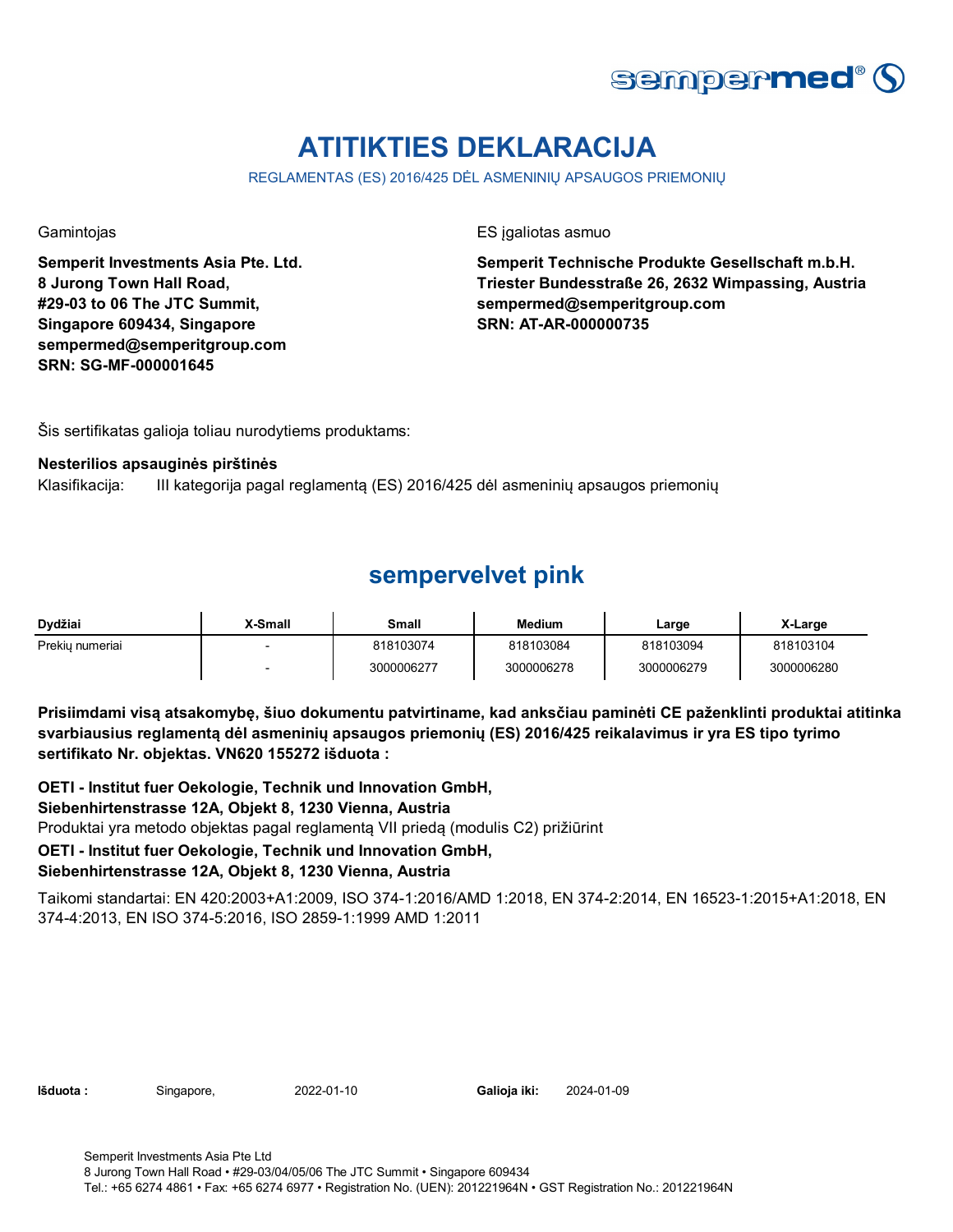

# **ATBILSTĪBAS DEKLARĀCIJA**

REGULA (ES) 2016/425 PAR INDIVIDUĀLAJIEM AIZSARDZĪBAS LĪDZEKĻIEM

**Semperit Investments Asia Pte. Ltd. 8 Jurong Town Hall Road, #29-03 to 06 The JTC Summit, Singapore 609434, Singapore sempermed@semperitgroup.com SRN: SG-MF-000001645**

Likumīgais ražotājs Pilnvarotais pārstāvis ES

**Semperit Technische Produkte Gesellschaft m.b.H. Triester Bundesstraße 26, 2632 Wimpassing, Austria sempermed@semperitgroup.com SRN: AT-AR-000000735**

Šis sertifikāts ir derīgs šādam produktam:

#### **Nesterili aizsargcimdi**

Klasifikācija: III kategorija saskaņā ar IAL Regulu (ES) 2016/425

### **sempervelvet pink**

| Izmēri          | X-Small | Small      | <b>Medium</b> | ∟arge      | X-Large    |
|-----------------|---------|------------|---------------|------------|------------|
| Artikula numurs |         | 818103074  | 818103084     | 818103094  | 818103104  |
|                 | -       | 3000006277 | 3000006278    | 3000006279 | 3000006280 |

**Ar šo mēs apliecinām, ka iepriekš aprakstītais produkts ar CE marķējumu atbilst Regulas (ES) 2016/425 par individuālajiem aizsardzības līdzekļiem piemērojamajiem noteikumiem un ir identisks individuālajiem aizsardzības līdzekļiem, uz kuriem attiecas ES tipa pārbaudes sertifikāts Nr. VN620 155272 izdots :**

un uz to attiecas Regulas (ES) 2016/425 VII pielikumā (C2 modulis) noteiktā procedūra **OETI - Institut fuer Oekologie, Technik und Innovation GmbH, Siebenhirtenstrasse 12A, Objekt 8, 1230 Vienna, Austria OETI - Institut fuer Oekologie, Technik und Innovation GmbH,** 

### **Siebenhirtenstrasse 12A, Objekt 8, 1230 Vienna, Austria**

Piemērotie standarti: EN 420:2003+A1:2009, ISO 374-1:2016/AMD 1:2018, EN 374-2:2014, EN 16523-1:2015+A1:2018, EN 374-4:2013, EN ISO 374-5:2016, ISO 2859-1:1999 AMD 1:2011

**Izdots :** Singapore, 2022-01-10 **Derīgs līdz:** 2024-01-09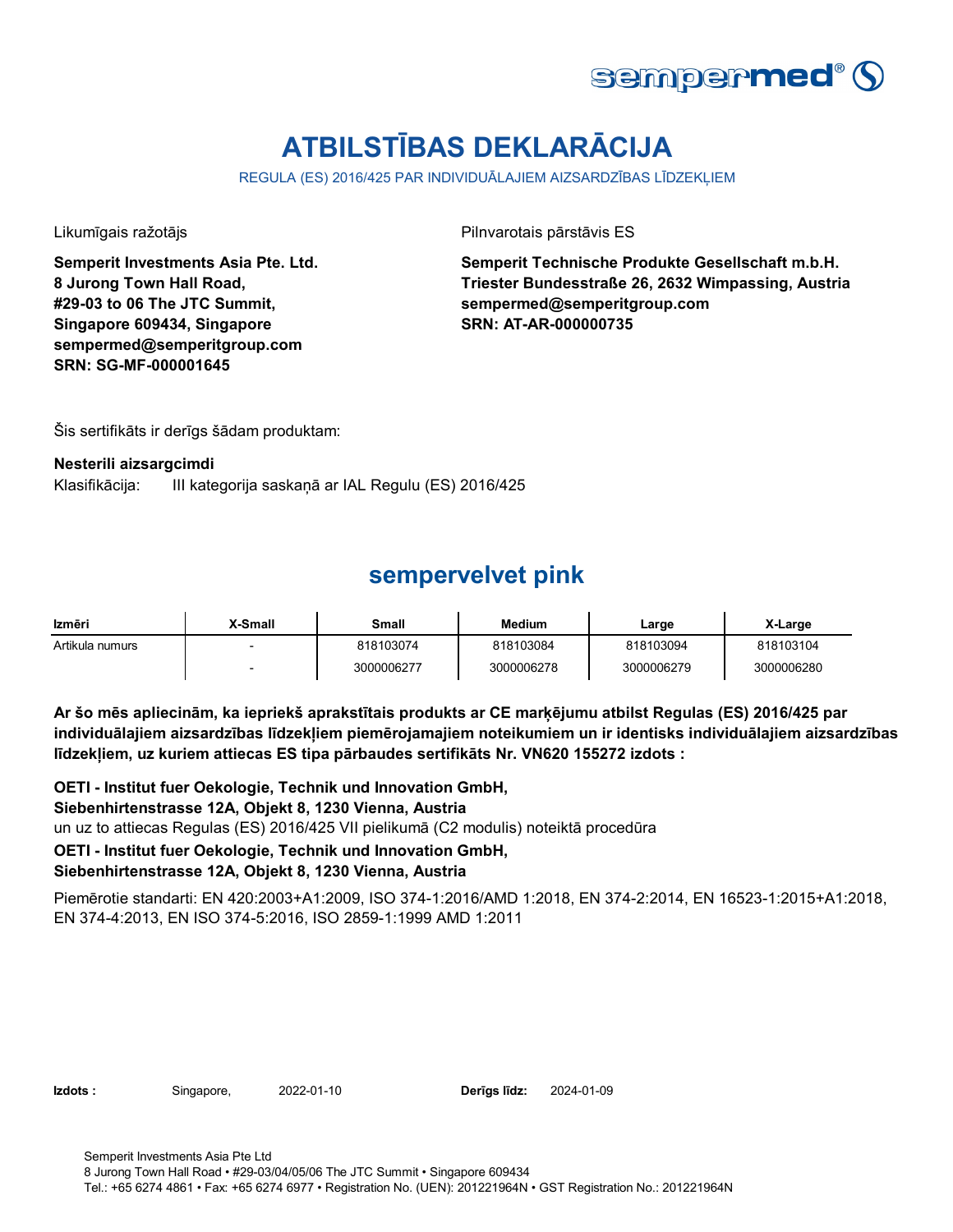

# **VASTAVUSDEKLARATSIOON**

ISIKUKAITSEVAHENDITE MÄÄRUS (EL) 2016/425

**Semperit Investments Asia Pte. Ltd. 8 Jurong Town Hall Road, #29-03 to 06 The JTC Summit, Singapore 609434, Singapore sempermed@semperitgroup.com SRN: SG-MF-000001645**

Tootja Volitatud esindaja EL-is

**Semperit Technische Produkte Gesellschaft m.b.H. Triester Bundesstraße 26, 2632 Wimpassing, Austria sempermed@semperitgroup.com SRN: AT-AR-000000735**

See sertifikaat kehtib järgmistele toodetele:

#### **Mittesteriilne kaitsekinnas**

Klassifikatsioon: III kategooria kooskõlas isikukaitsevahendite määrusega (EL) 2016/425

### **sempervelvet pink**

| Suurused     | X-Small | Small      | Medium     | Large      | X-Large    |
|--------------|---------|------------|------------|------------|------------|
| Tootenumbrid | -       | 818103074  | 818103084  | 818103094  | 818103104  |
|              |         | 3000006277 | 3000006278 | 3000006279 | 3000006280 |

**Kinnitame oma ainuvastutusel, et eespool nimetatud CE-märgistusega tooted on kooskõlas isikukaitsevahendite määruse (EL) 2016/425 põhisätetega ning on identsed isikukaitsevahenditega, mille kohta on välja antud EÜ tüübihindamistõend nrVN620 155272 välja :**

Toodetele kohaldub määruse VII lisa (moodul C2) menetlus, mille üle teostab järelevalvet **OETI - Institut fuer Oekologie, Technik und Innovation GmbH, Siebenhirtenstrasse 12A, Objekt 8, 1230 Vienna, Austria OETI - Institut fuer Oekologie, Technik und Innovation GmbH,** 

### **Siebenhirtenstrasse 12A, Objekt 8, 1230 Vienna, Austria**

Kohaldatud normid: EN 420:2003+A1:2009, ISO 374-1:2016/AMD 1:2018, EN 374-2:2014, EN 16523-1:2015+A1:2018, EN 374-4:2013, EN ISO 374-5:2016, ISO 2859-1:1999 AMD 1:2011

**Välja andmise aeg :** Singapore, 2022-01-10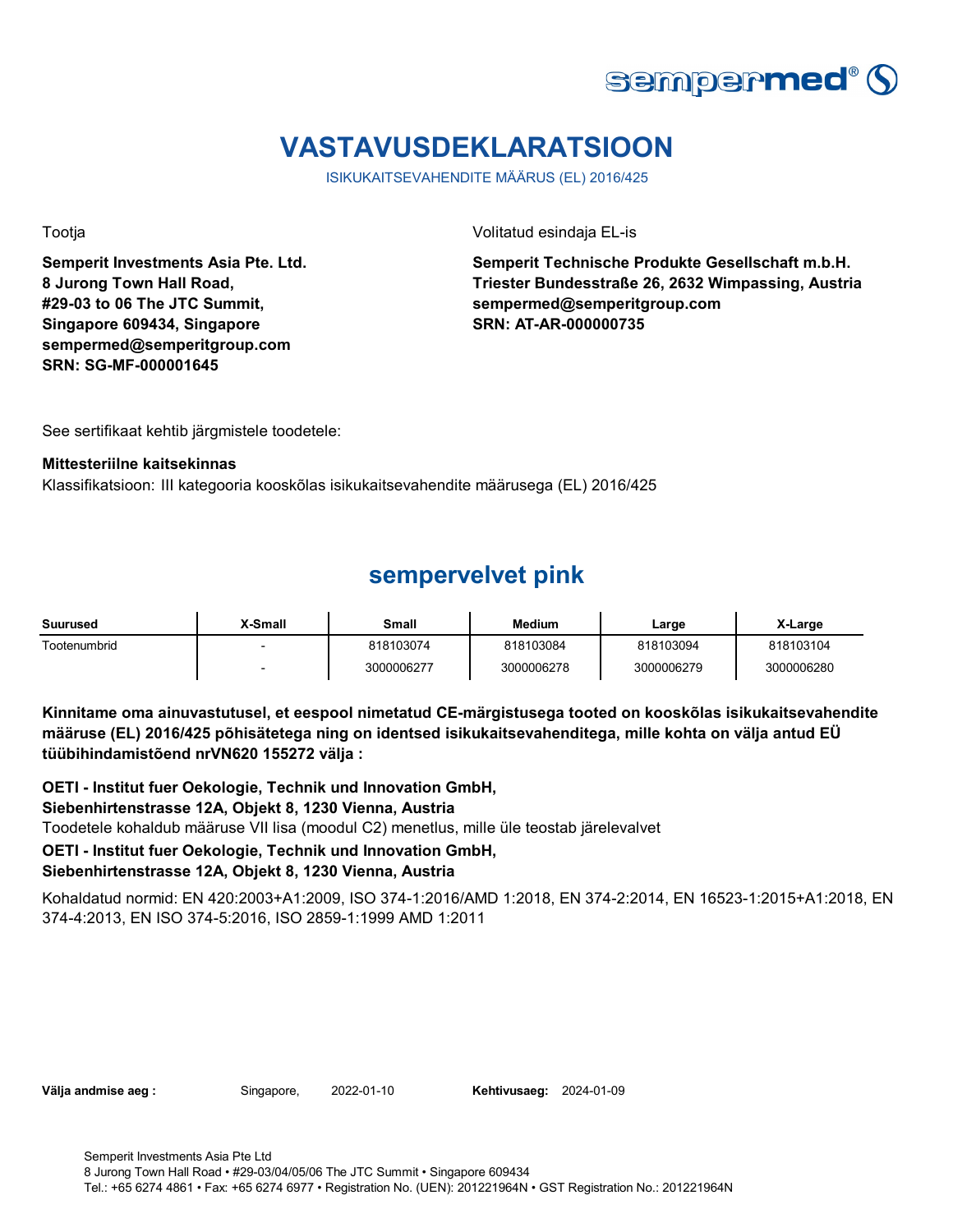

# **PROHLÁŠENÍ O SHODĚ**

NAŘÍZENÍ (EU) 2016/425 PRO OSOBNÍ OCHRANNÉ PROSTŘEDKY

**Semperit Investments Asia Pte. Ltd. 8 Jurong Town Hall Road, #29-03 to 06 The JTC Summit, Singapore 609434, Singapore sempermed@semperitgroup.com SRN: SG-MF-000001645**

Výrobce EU zplnomocněný zástupce

**Semperit Technische Produkte Gesellschaft m.b.H. Triester Bundesstraße 26, 2632 Wimpassing, Austria sempermed@semperitgroup.com SRN: AT-AR-000000735**

Tento certifikát je platný pro následující produkty:

### **Nesterilní ochranná rukavice**

Klasifikace Kategorie III podle nařízení o OOP (EU) 2016/425

### **sempervelvet pink**

| Velikosti      | X-Small | Small      | <b>Medium</b> | Large      | X-Large    |
|----------------|---------|------------|---------------|------------|------------|
| Číslo produktu |         | 818103074  | 818103084     | 818103094  | 818103104  |
|                |         | 3000006277 | 3000006278    | 3000006279 | 3000006280 |

**Tímto potvrzujeme s výlučnou odpovědností, že výše uvedené produkty označené jako CE souhlasí s příslušnými ustanoveními nařízení (EU) 2016/425 pro Osobní ochranné prostředky a jsou předmětem přezkoušení EU č.VN620 155272 vystaveno :**

Produkty jsou předmětem procesu podle dodatku VII (moduly, C2) nařízení pod dohledem **OETI - Institut fuer Oekologie, Technik und Innovation GmbH, Siebenhirtenstrasse 12A, Objekt 8, 1230 Vienna, Austria OETI - Institut fuer Oekologie, Technik und Innovation GmbH,** 

### **Siebenhirtenstrasse 12A, Objekt 8, 1230 Vienna, Austria**

Použité normy: EN 420:2003+A1:2009, ISO 374-1:2016/AMD 1:2018, EN 374-2:2014, EN 16523-1:2015+A1:2018, EN 374-4:2013, EN ISO 374-5:2016, ISO 2859-1:1999 AMD 1:2011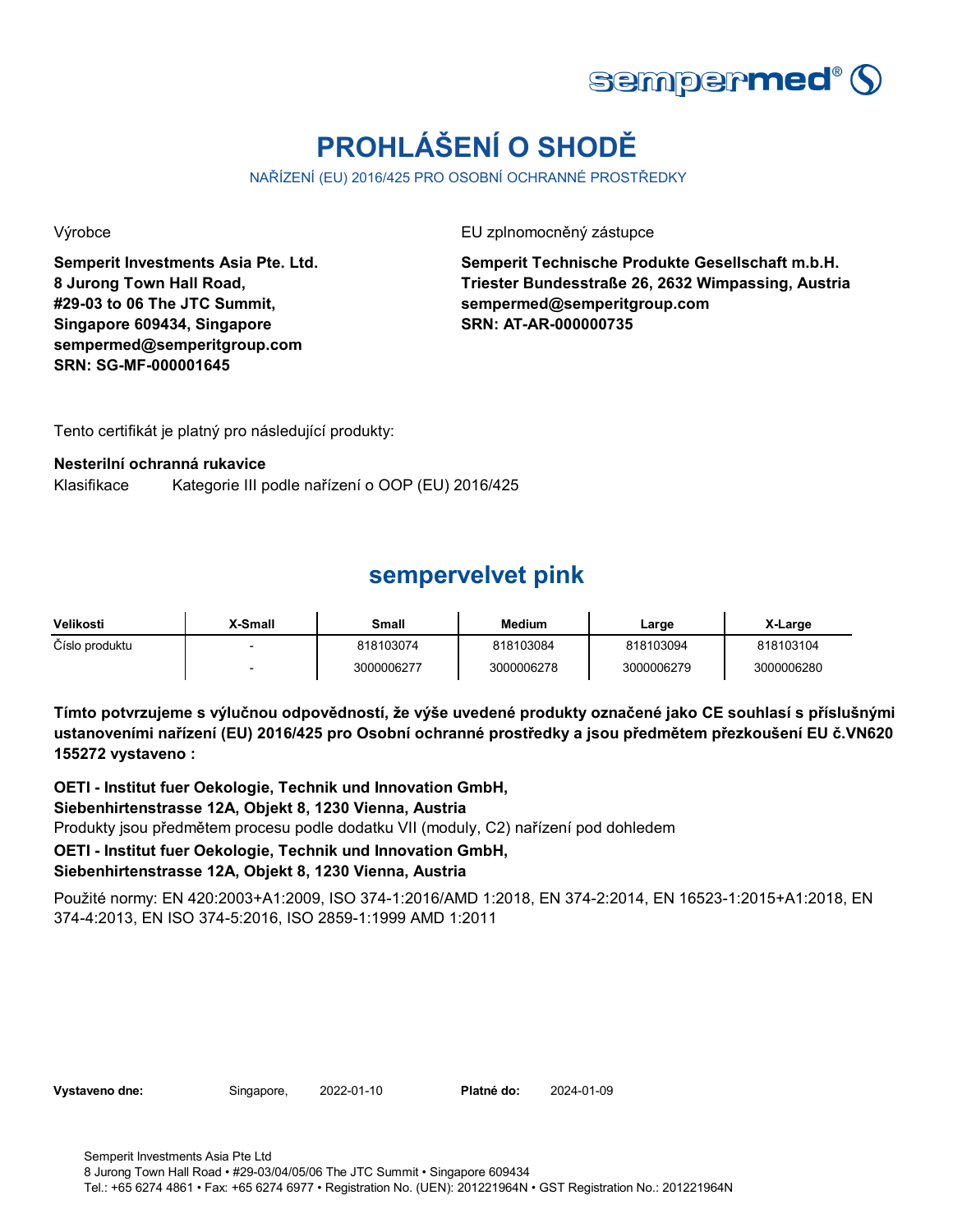

# **VYHLÁSENIE O ZHODE**

NARIADENIE (EÚ) 2016/425 O OSOBNÝCH OCHRANNÝCH PROSTRIEDKOCH

**Semperit Investments Asia Pte. Ltd. 8 Jurong Town Hall Road, #29-03 to 06 The JTC Summit, Singapore 609434, Singapore sempermed@semperitgroup.com SRN: SG-MF-000001645**

Výrobca **Splnomocnenec pre EÚ** 

**Semperit Technische Produkte Gesellschaft m.b.H. Triester Bundesstraße 26, 2632 Wimpassing, Austria sempermed@semperitgroup.com SRN: AT-AR-000000735**

Tento certifikát je platný pre nasledujúce body:

### **Nesterilné ochranné rukavice**

Klasifikácia: Kategória III podľa Nariadenia o osobných ochranných pomôckach (EU) 2016/425

## **sempervelvet pink**

| Veľkosti      | X-Small                  | Small      | <b>Medium</b> | Large      | X-Large    |
|---------------|--------------------------|------------|---------------|------------|------------|
| Výrobné čísla |                          | 818103074  | 818103084     | 818103094  | 818103104  |
|               | $\overline{\phantom{a}}$ | 3000006277 | 3000006278    | 3000006279 | 3000006280 |

**Týmto vo svojej výhradnej zodpovednosti potvrdzujeme, že výrobky označené symbolom CE sú v súlade so smerodajnými ustanoveniami Nariadenia (EÚ) 2016/425 o osobných ochranných prostriedkoch a sú predmetom EU - Osvedčenia o typovej skúške č. VN620 155272 vyhotovené :**

**OETI - Institut fuer Oekologie, Technik und Innovation GmbH,** 

### **Siebenhirtenstrasse 12A, Objekt 8, 1230 Vienna, Austria**

Výrobky sú predmetom konania podľa dodatku VII (moduly C2) Nariadenia pod dohľadom

### **OETI - Institut fuer Oekologie, Technik und Innovation GmbH,**

### **Siebenhirtenstrasse 12A, Objekt 8, 1230 Vienna, Austria**

Súvisiace normy: EN 420:2003+A1:2009, ISO 374-1:2016/AMD 1:2018, EN 374-2:2014, EN 16523-1:2015+A1:2018, EN 374-4:2013, EN ISO 374-5:2016, ISO 2859-1:1999 AMD 1:2011

Vyhotovené dňa: Singapore, 2022-01-10 Platné do: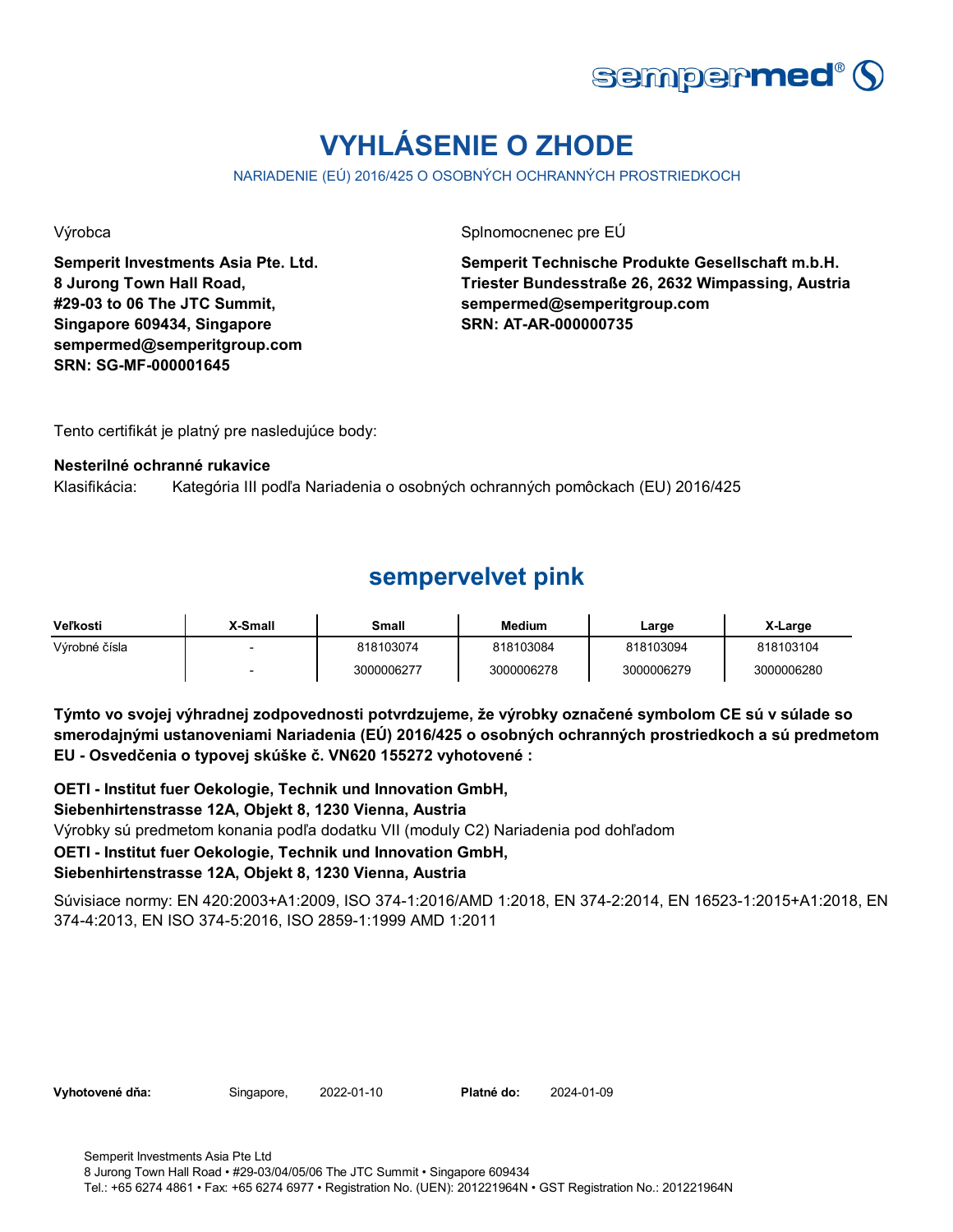

# **MEGFELELŐSÉGI NYILATKOZAT**

EGYÉNI VÉDŐESZKÖZÖKRŐL SZÓLÓ (EU) 2016/425 RENDELET

**Semperit Investments Asia Pte. Ltd. 8 Jurong Town Hall Road, #29-03 to 06 The JTC Summit, Singapore 609434, Singapore sempermed@semperitgroup.com SRN: SG-MF-000001645**

Gyártó EU-meghatalmazott

**Semperit Technische Produkte Gesellschaft m.b.H. Triester Bundesstraße 26, 2632 Wimpassing, Austria sempermed@semperitgroup.com SRN: AT-AR-000000735**

Ez a tanúsítvány a következő termékekre érvényes:

### **Nem steril védőkesztyű**

Osztályozás: III. kategória az egyéni védőeszközökről szóló (EU) 2016/425 rendelet szerint

## **sempervelvet pink**

| Méretek    | X-Small | Small      | Medium     | Large      | X-Large    |
|------------|---------|------------|------------|------------|------------|
| Cikkszámok |         | 818103074  | 818103084  | 818103094  | 818103104  |
|            |         | 3000006277 | 3000006278 | 3000006279 | 3000006280 |

**Ezennel kizárólagos felelősségünk mellett kijelentjük, hogy a fent említett CE jelzésű termékek megfelelnek az egyéni védőeszközökre irányuló 2016/425/EU rendelet vonatkozó előírásainak és vonatkozik rájuk a megfelelő számú EU-típusvizsgálati tanúsítvány VN620 155272 kelt :**

**OETI - Institut fuer Oekologie, Technik und Innovation GmbH, Siebenhirtenstrasse 12A, Objekt 8, 1230 Vienna, Austria**

A termékekre vonatkozik a rendelet VII. melléklete (C2 modul) szerinti eljárás a következő személy felügyelete mellett: **OETI - Institut fuer Oekologie, Technik und Innovation GmbH, Siebenhirtenstrasse 12A, Objekt 8, 1230 Vienna, Austria**

Alkalmazott szabványok: EN 420:2003+A1:2009, ISO 374-1:2016/AMD 1:2018, EN 374-2:2014, EN 16523- 1:2015+A1:2018, EN 374-4:2013, EN ISO 374-5:2016, ISO 2859-1:1999 AMD 1:2011

**Kelt :** Singapore, 2022-01-10

Érvényes: 2024-01-09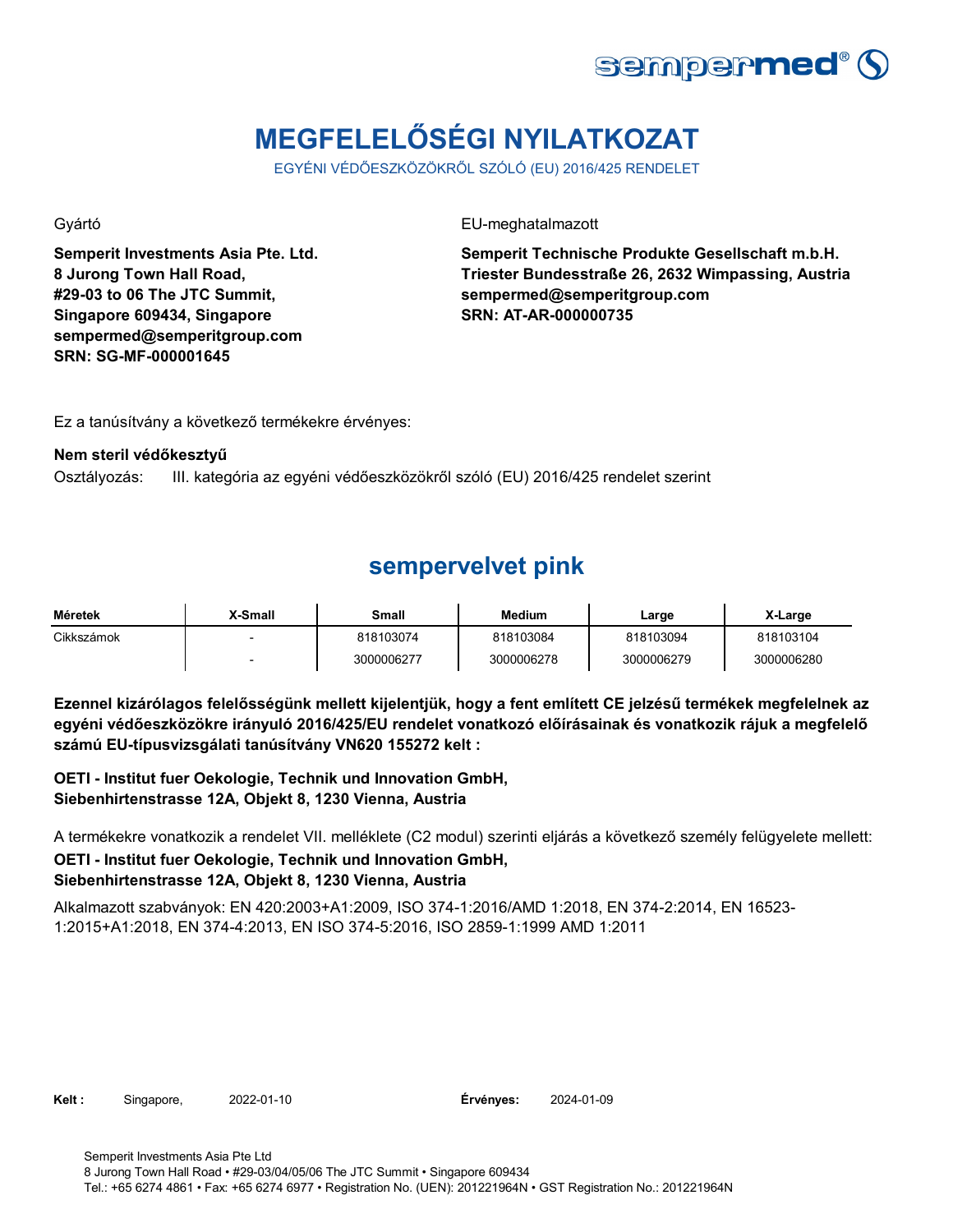

# **IZJAVA O SKLADNOSTI**

UREDBA (EU) 2016/425 ZA OSEBNO VAROVALNO OPREMO

**Semperit Investments Asia Pte. Ltd. 8 Jurong Town Hall Road, #29-03 to 06 The JTC Summit, Singapore 609434, Singapore sempermed@semperitgroup.com SRN: SG-MF-000001645**

Proizvajalec Pooblaščen zastopnik EU

**Semperit Technische Produkte Gesellschaft m.b.H. Triester Bundesstraße 26, 2632 Wimpassing, Austria sempermed@semperitgroup.com SRN: AT-AR-000000735**

To potrdilo velja za naslednje izdelke:

### **Nesterilne zaščitne rokavice**

Klasifikacija: Kategorija III v skladu z Uredbo OVO (EU) 2016/425

### **sempervelvet pink**

| Velikosti         | X-Small | Small      | <b>Medium</b> | Large      | X-Large    |
|-------------------|---------|------------|---------------|------------|------------|
| Stevilke izdelkov |         | 818103074  | 818103084     | 818103094  | 818103104  |
|                   |         | 3000006277 | 3000006278    | 3000006279 | 3000006280 |

**S to izključno odgovornostjo izjavljamo, da so zgoraj navedeni izdelki z oznako CE v skladu z bistvenimi zahtevami Uredbe (EU) 2016/425 za osebno varovalno opremo in so predmet certifikata ES o pregledu tipa št. VN620 155272 izdano :**

**OETI - Institut fuer Oekologie, Technik und Innovation GmbH,** 

### **Siebenhirtenstrasse 12A, Objekt 8, 1230 Vienna, Austria**

Izdelki so predmet postopka v skladu s Prilogo VII (modul C2) uredbe pod nadzorom

### **OETI - Institut fuer Oekologie, Technik und Innovation GmbH,**

### **Siebenhirtenstrasse 12A, Objekt 8, 1230 Vienna, Austria**

Uporabljeni standardi: EN 420:2003+A1:2009, ISO 374-1:2016/AMD 1:2018, EN 374-2:2014, EN 16523-1:2015+A1:2018, EN 374-4:2013, EN ISO 374-5:2016, ISO 2859-1:1999 AMD 1:2011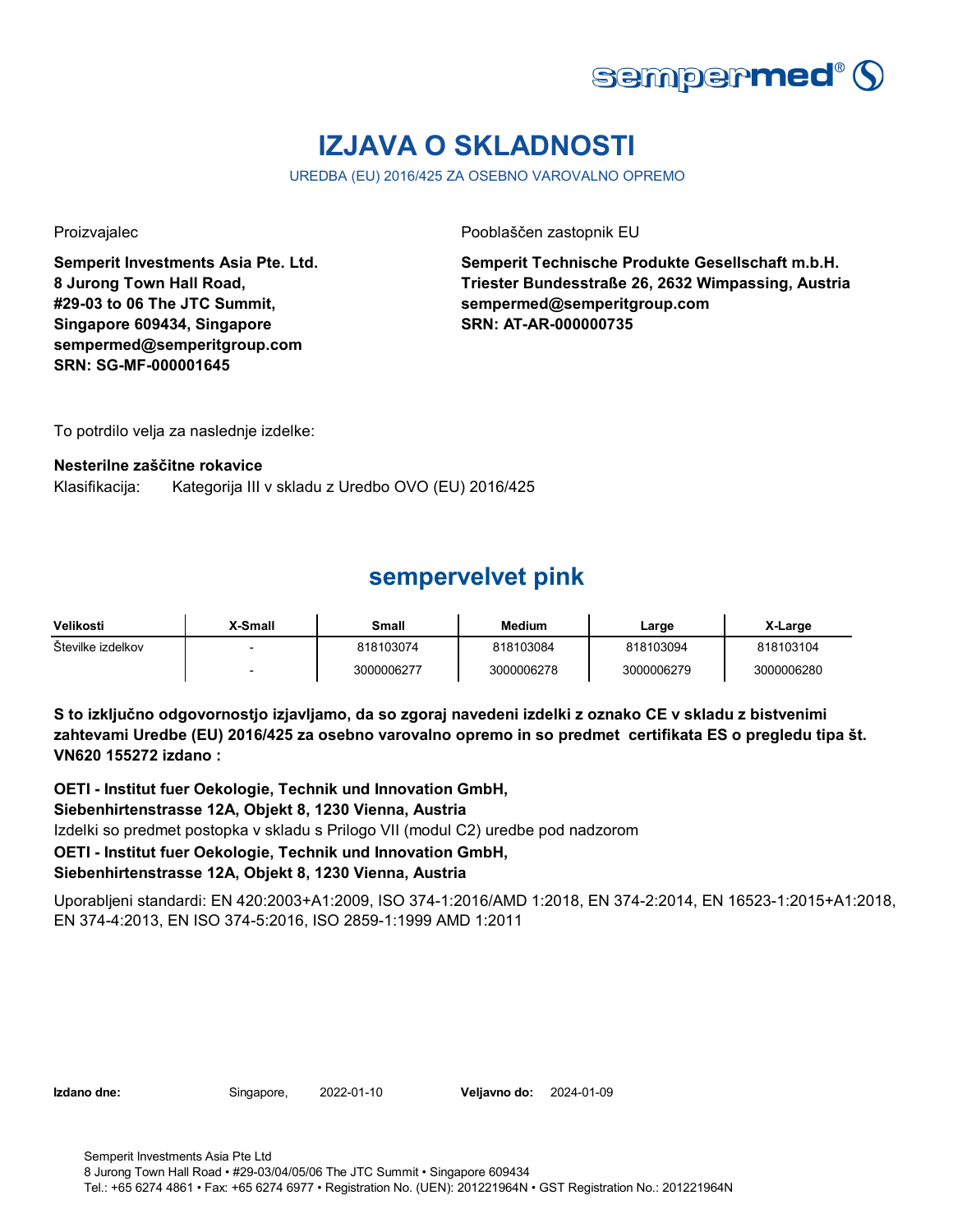

# **IZJAVA O SUKLADNOSTI**

UREDBA (EU) 2016/425 O OSOBNOJ ZAŠTITNOJ OPREMI

**Semperit Investments Asia Pte. Ltd. 8 Jurong Town Hall Road, #29-03 to 06 The JTC Summit, Singapore 609434, Singapore sempermed@semperitgroup.com SRN: SG-MF-000001645**

Proizvođač Ovlašteni predstavnik u EU

**Semperit Technische Produkte Gesellschaft m.b.H. Triester Bundesstraße 26, 2632 Wimpassing, Austria sempermed@semperitgroup.com SRN: AT-AR-000000735**

Ovaj certifikat vrijedi za sljedeće proizvode:

#### **Nesterilne zaštitne rukavice**

Klasifikacija: Kategorija III. prema Uredbi o osobnoj zaštitnoj opremi (EU) 2016/425

### **sempervelvet pink**

| Veličine    | X-Small | Small      | Medium     | Large      | X-Large    |
|-------------|---------|------------|------------|------------|------------|
| Br. artikla |         | 818103074  | 818103084  | 818103094  | 818103104  |
|             |         | 3000006277 | 3000006278 | 3000006279 | 3000006280 |

**Ovim putem izjavljujemo pod punom odgovornošću da su prethodno navedeni proizvodi s CE oznakom sukladni s mjerodavnim odredbama Uredbe (EU) 2016/425 o osobnoj zaštitnoj opremi i da su predmet EU certifikata o ispitivanju tipa br.VN620 155272 izdano :**

Proizvodi podliježu postupku iz Dodatka VII. (modul C2) Uredbe pod nadzorom **OETI - Institut fuer Oekologie, Technik und Innovation GmbH, Siebenhirtenstrasse 12A, Objekt 8, 1230 Vienna, Austria OETI - Institut fuer Oekologie, Technik und Innovation GmbH, Siebenhirtenstrasse 12A, Objekt 8, 1230 Vienna, Austria**

Primijenjene norme: EN 420:2003+A1:2009, ISO 374-1:2016/AMD 1:2018, EN 374-2:2014, EN 16523-1:2015+A1:2018, EN 374-4:2013, EN ISO 374-5:2016, ISO 2859-1:1999 AMD 1:2011

**Izdano dana:** Singapore, 2022-01-10 **Vrijedi do:** 2024-01-09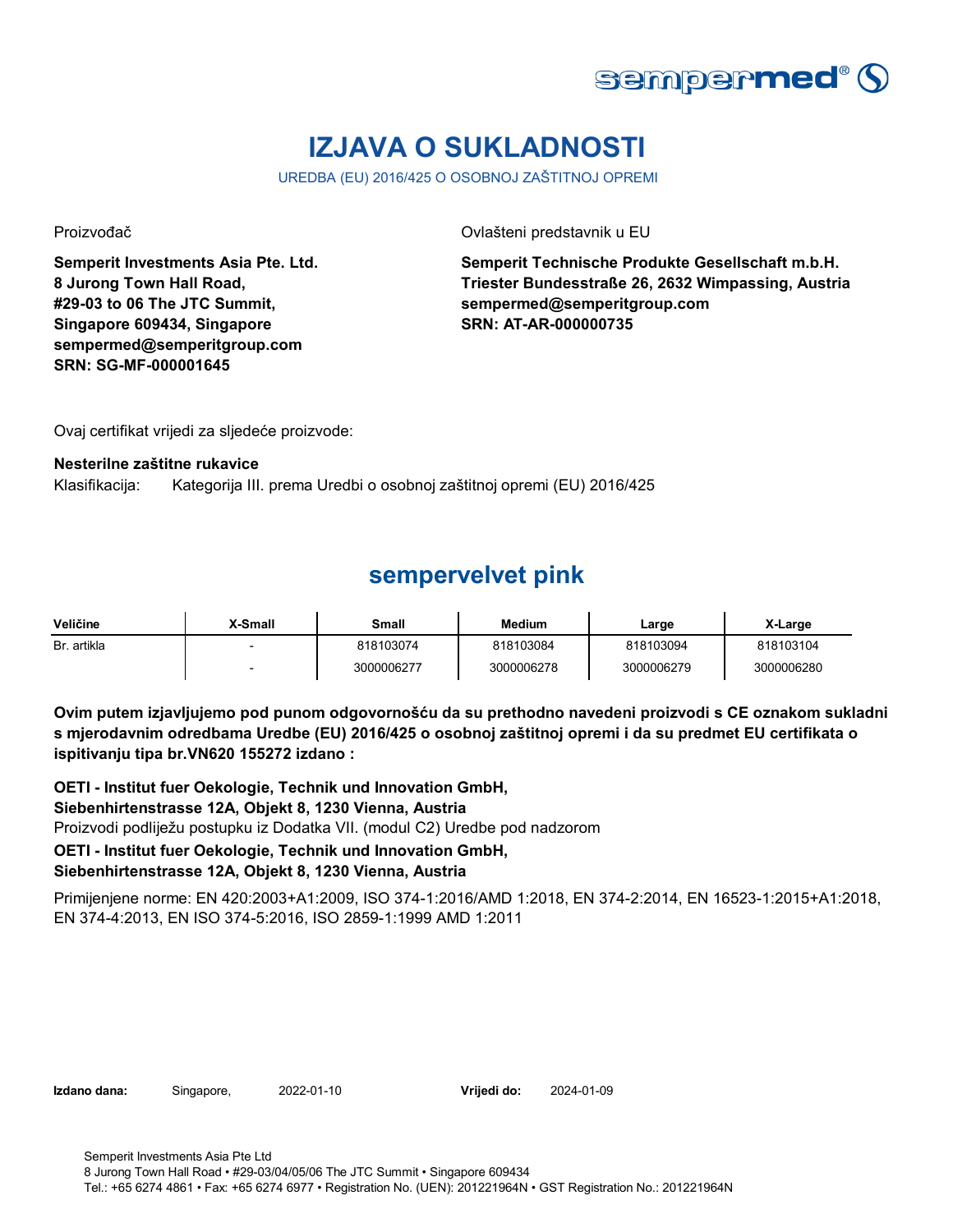

# **DEKLARACJA ZGODNOŚCI**

ROZPORZĄDZENIE W SPRAWIE ŚRODKÓW OCHRONY INDYWIDUALNEJ (UE) 2016/425

**Semperit Investments Asia Pte. Ltd. 8 Jurong Town Hall Road, #29-03 to 06 The JTC Summit, Singapore 609434, Singapore sempermed@semperitgroup.com SRN: SG-MF-000001645**

Producent **Autoryzowany przedstawiciel w UE** 

**Semperit Technische Produkte Gesellschaft m.b.H. Triester Bundesstraße 26, 2632 Wimpassing, Austria sempermed@semperitgroup.com SRN: AT-AR-000000735**

Niniejszy certyfikat obowiązuje w odniesieniu do następującego produktu:

#### **Niesterylne rękawice ochronne**

Klasyfikacja: Kategoria III zgodnie z rozporządzeniem (UE) 2016/425 w sprawie środków ochrony indywidualnej

## **sempervelvet pink**

| Rozmiarv         | <b>Y-Small</b> | Small      | <b>Medium</b> | Large      | X-Large    |
|------------------|----------------|------------|---------------|------------|------------|
| Numery artykułów |                | 818103074  | 818103084     | 818103094  | 818103104  |
|                  |                | 3000006277 | 3000006278    | 3000006279 | 3000006280 |

**Na własną odpowiedzialność oświadczamy niniejszym, że opisany powyżej produkt z oznakowaniem CE jest zgodny z obowiązującymi przepisami rozporządzenia (UE) 2016/425 w sprawie środków ochrony indywidualnej i jest identyczny ze środkami ochrony indywidualnej, których dotyczy certyfikat badania typu UE nr VN620 155272 data przez:**

**OETI - Institut fuer Oekologie, Technik und Innovation GmbH,** 

### **Siebenhirtenstrasse 12A, Objekt 8, 1230 Vienna, Austria**

Produkty podlegają procedurze określonej w załączniku VII (moduł C2) rozporządzenia pod nadzorem

### **OETI - Institut fuer Oekologie, Technik und Innovation GmbH,**

### **Siebenhirtenstrasse 12A, Objekt 8, 1230 Vienna, Austria**

Zastosowane normy: EN 420:2003+A1:2009, ISO 374-1:2016/AMD 1:2018, EN 374-2:2014, EN 16523-1:2015+A1:2018, EN 374-4:2013, EN ISO 374-5:2016, ISO 2859-1:1999 AMD 1:2011

| Data wydania: |  |  |
|---------------|--|--|
|---------------|--|--|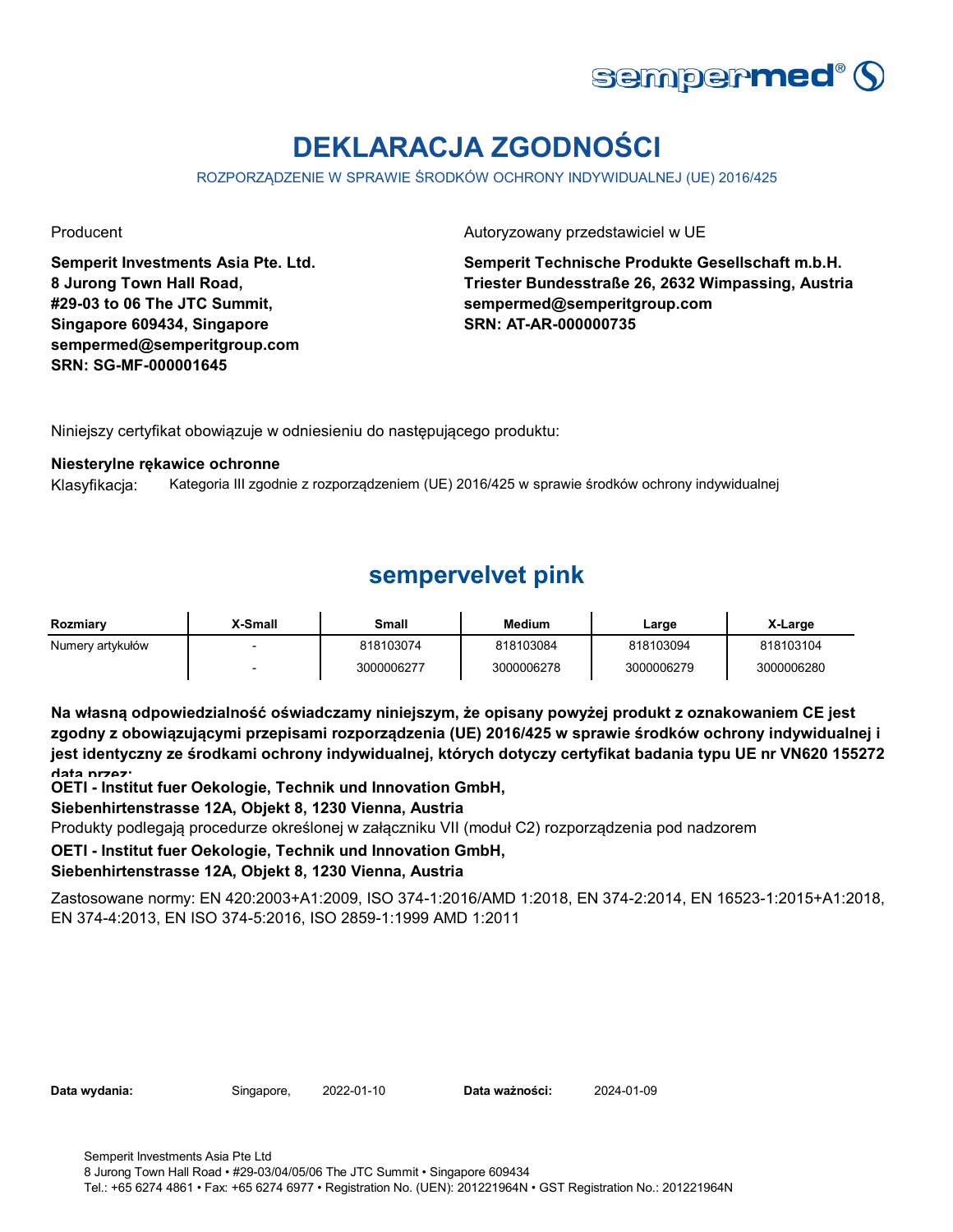

# **DECLARAȚIE DE CONFORMITATE**

REGULAMENTULUI (EU) 2016/425 PENTRU ECHIPAMENTUL PERSONAL DE PROTECȚIE

**Semperit Investments Asia Pte. Ltd. 8 Jurong Town Hall Road, #29-03 to 06 The JTC Summit, Singapore 609434, Singapore sempermed@semperitgroup.com SRN: SG-MF-000001645**

Producător Persoană împuternicită EU

**Semperit Technische Produkte Gesellschaft m.b.H. Triester Bundesstraße 26, 2632 Wimpassing, Austria sempermed@semperitgroup.com SRN: AT-AR-000000735**

Acest certificat este valabil pentru următoarele produse:

### **Mânușă de protecție nesterilă**

clasificare: Categoria III conform ordonanței EPP (EU) 2016/425

## **sempervelvet pink**

| mărimi               | X-Small | Small      | <b>Medium</b> | Large      | X-Large    |
|----------------------|---------|------------|---------------|------------|------------|
| Numerele de articole |         | 818103074  | 818103084     | 818103094  | 818103104  |
|                      |         | 3000006277 | 3000006278    | 3000006279 | 3000006280 |

**Prin prezenta confirmăm preluând toată responsabilitatea că produsele marcate CE indicate mai sus corespund cerințelor de bază (EU) 2016/425 pentru echipamente personale de protecție și acestea sunt obiectul certificării de tip CE nr. VN620 155272 eliberat prin:**

**OETI - Institut fuer Oekologie, Technik und Innovation GmbH,** 

### **Siebenhirtenstrasse 12A, Objekt 8, 1230 Vienna, Austria**

Produsele sunt obiectul procedurii conform anexei VII (modulul C2) sub supravegherea

### **OETI - Institut fuer Oekologie, Technik und Innovation GmbH,**

### **Siebenhirtenstrasse 12A, Objekt 8, 1230 Vienna, Austria**

Normele aplicate: EN 420:2003+A1:2009, ISO 374-1:2016/AMD 1:2018, EN 374-2:2014, EN 16523-1:2015+A1:2018, EN 374-4:2013, EN ISO 374-5:2016, ISO 2859-1:1999 AMD 1:2011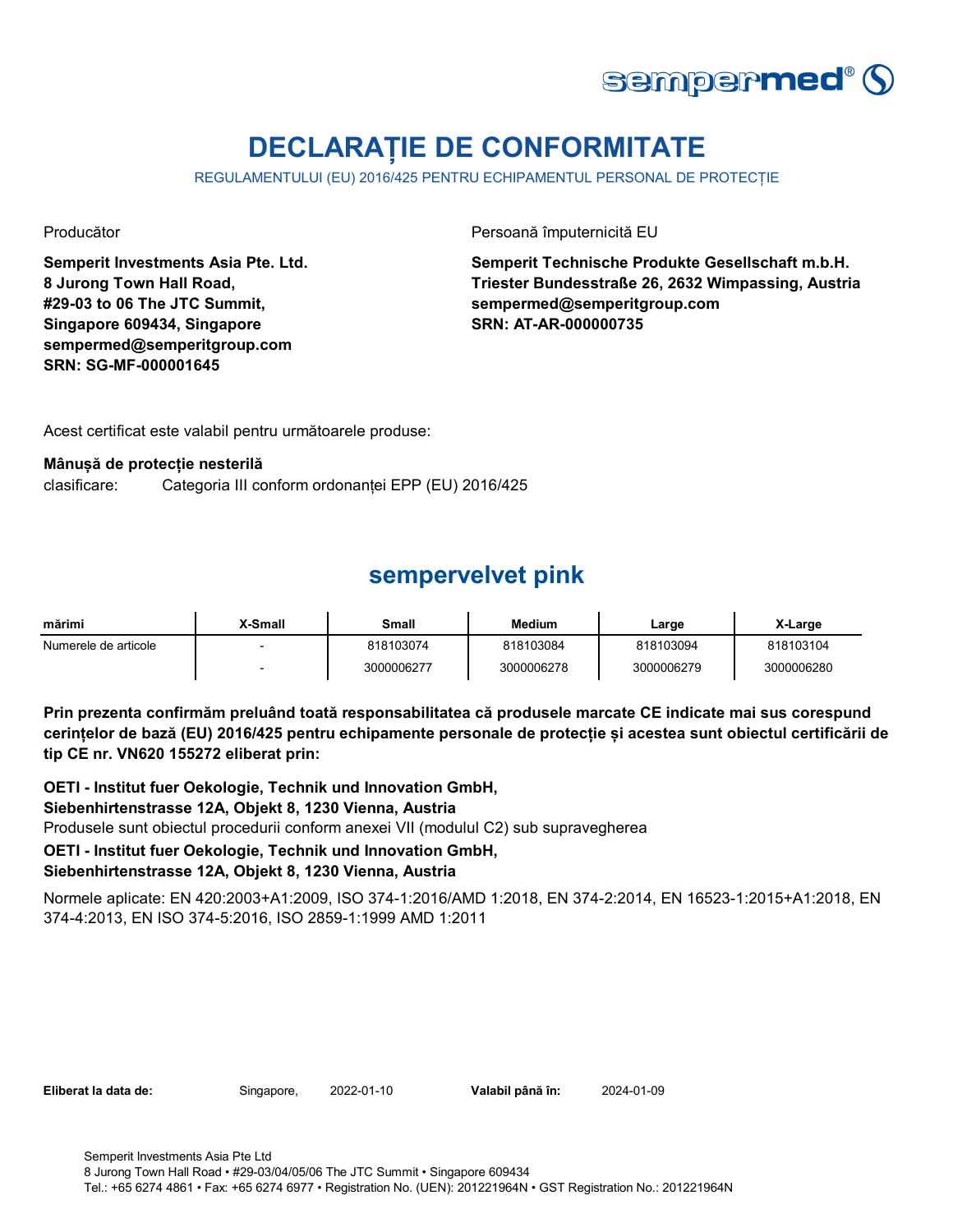

# **ΔΗΛΩΣΗ ΣΥΜΜΟΡΦΩΣΗΣ**

ΚΑΝΟΝΙΣΜΟΣ (ΕΕ) 2016/425 ΠΕΡΙ ΜΕΣΩΝ ΑΤΟΜΙΚΗΣ ΠΡΟΣΤΑΣΙΑΣ

**Semperit Investments Asia Pte. Ltd. 8 Jurong Town Hall Road, #29-03 to 06 The JTC Summit, Singapore 609434, Singapore sempermed@semperitgroup.com SRN: SG-MF-000001645**

Κατασκευαστής Γεριοδοτημένος αντιπρόσωπος στην ΕΕ

**Semperit Technische Produkte Gesellschaft m.b.H. Triester Bundesstraße 26, 2632 Wimpassing, Austria sempermed@semperitgroup.com SRN: AT-AR-000000735**

Το παρόν πιστοποιητικό ισχύει για τα ακόλουθα προϊόντα:

### **Μη αποστειρωμένο προστατευτικό γάντι**

Ταξινόμηση: Κατηγορία II σύμφωνα με τον Κανονισμό (ΕΕ) 2016/425 περί ΜΑΠ

## **sempervelvet pink**

| Μενέθη            | X-Small                  | Small      | <b>Medium</b> | Large      | X-Large    |
|-------------------|--------------------------|------------|---------------|------------|------------|
| Αριθμοί προϊόντος | $\overline{\phantom{0}}$ | 818103074  | 818103084     | 818103094  | 818103104  |
|                   | $\sim$                   | 3000006277 | 3000006278    | 3000006279 | 3000006280 |

**Δια του παρόντος βεβαιώνουμε υπεύθυνα ότι τα ανωτέρω προϊόντα με σήμανση CE ικανοποιούν τις εφαρμοστέες διατάξεις του Κανονισμού (ΕΕ) 2016/425 περί μέσων ατομικής προστασίας και αποτελούν αντικείμενο του πιστοποιητικού εξέτασης τύπου ΕΕ με αρ. VN620 155272 εκδόθηκε :**

**OETI - Institut fuer Oekologie, Technik und Innovation GmbH,** 

### **Siebenhirtenstrasse 12A, Objekt 8, 1230 Vienna, Austria**

Τα προϊόντα αποτελούν αντικείμενο της μεθόδου που ορίζεται στο Παράρτημα VII (ενότητα C2) του Κανονισμού υπό την επιτήρηση

### **OETI - Institut fuer Oekologie, Technik und Innovation GmbH,**

### **Siebenhirtenstrasse 12A, Objekt 8, 1230 Vienna, Austria**

Εφαρμοζόμενα πρότυπα: EN 420:2003+A1:2009, ISO 374-1:2016/AMD 1:2018, EN 374-2:2014, EN 16523- 1:2015+A1:2018, EN 374-4:2013, EN ISO 374-5:2016, ISO 2859-1:1999 AMD 1:2011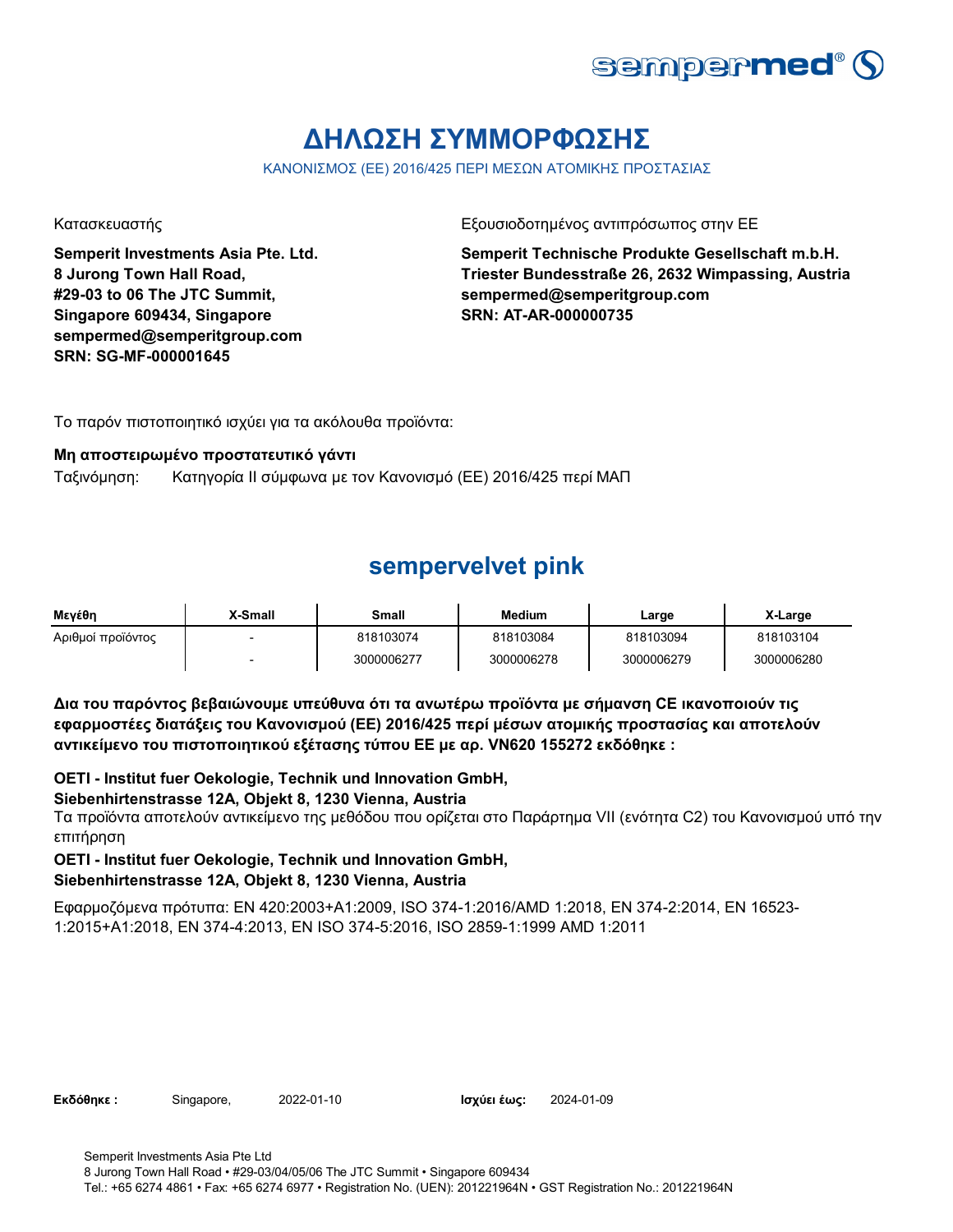

# **ДЕКЛАРАЦИЯ ЗА СЪВМЕСТИМОСТ НА**

РЕГЛАМЕНТ (EU) 2016/425 ЗА ЛИЧНИТЕ ПРЕДПАЗНИ СРЕДСТВА

**Semperit Investments Asia Pte. Ltd. 8 Jurong Town Hall Road, #29-03 to 06 The JTC Summit, Singapore 609434, Singapore sempermed@semperitgroup.com SRN: SG-MF-000001645**

Производител Упълномощен представител в ЕС

**Semperit Technische Produkte Gesellschaft m.b.H. Triester Bundesstraße 26, 2632 Wimpassing, Austria sempermed@semperitgroup.com SRN: AT-AR-000000735**

Настоящият сертификат важи за следните продукти:

#### **Нестерилна предпазна ръкавица**

Класификация: Категория III съгл. Регламент за ЛПС (EU) 2016/425

### **sempervelvet pink**

| Размери              | X-Small | Small      | <b>Medium</b> | Large      | X-Large    |
|----------------------|---------|------------|---------------|------------|------------|
| Номера на артикулите |         | 818103074  | 818103084     | 818103094  | 818103104  |
|                      |         | 3000006277 | 3000006278    | 3000006279 | 3000006280 |

**С настоящето потвърждаваме при самостоятелна отговорност, че горепосочените продукти с маркировка СЕ съответстват на съществените разпоредби на Регламент (EU) 2016/425 за личните предпазни средства и са предмет на сертификата на ЕС за изследване на типа Nr. VN620 155272 издадено чрез:**

**OETI - Institut fuer Oekologie, Technik und Innovation GmbH,** 

### **Siebenhirtenstrasse 12A, Objekt 8, 1230 Vienna, Austria**

Продуктите са предмет на процедурата съгл. Анекс VII (Модул С2) от Регламента под надзора на

### **OETI - Institut fuer Oekologie, Technik und Innovation GmbH,**

### **Siebenhirtenstrasse 12A, Objekt 8, 1230 Vienna, Austria**

Приложими норми: EN 420:2003+A1:2009, ISO 374-1:2016/AMD 1:2018, EN 374-2:2014, EN 16523-1:2015+A1:2018, EN 374-4:2013, EN ISO 374-5:2016, ISO 2859-1:1999 AMD 1:2011

**Издадено на:** Singapore, **Важи до:**